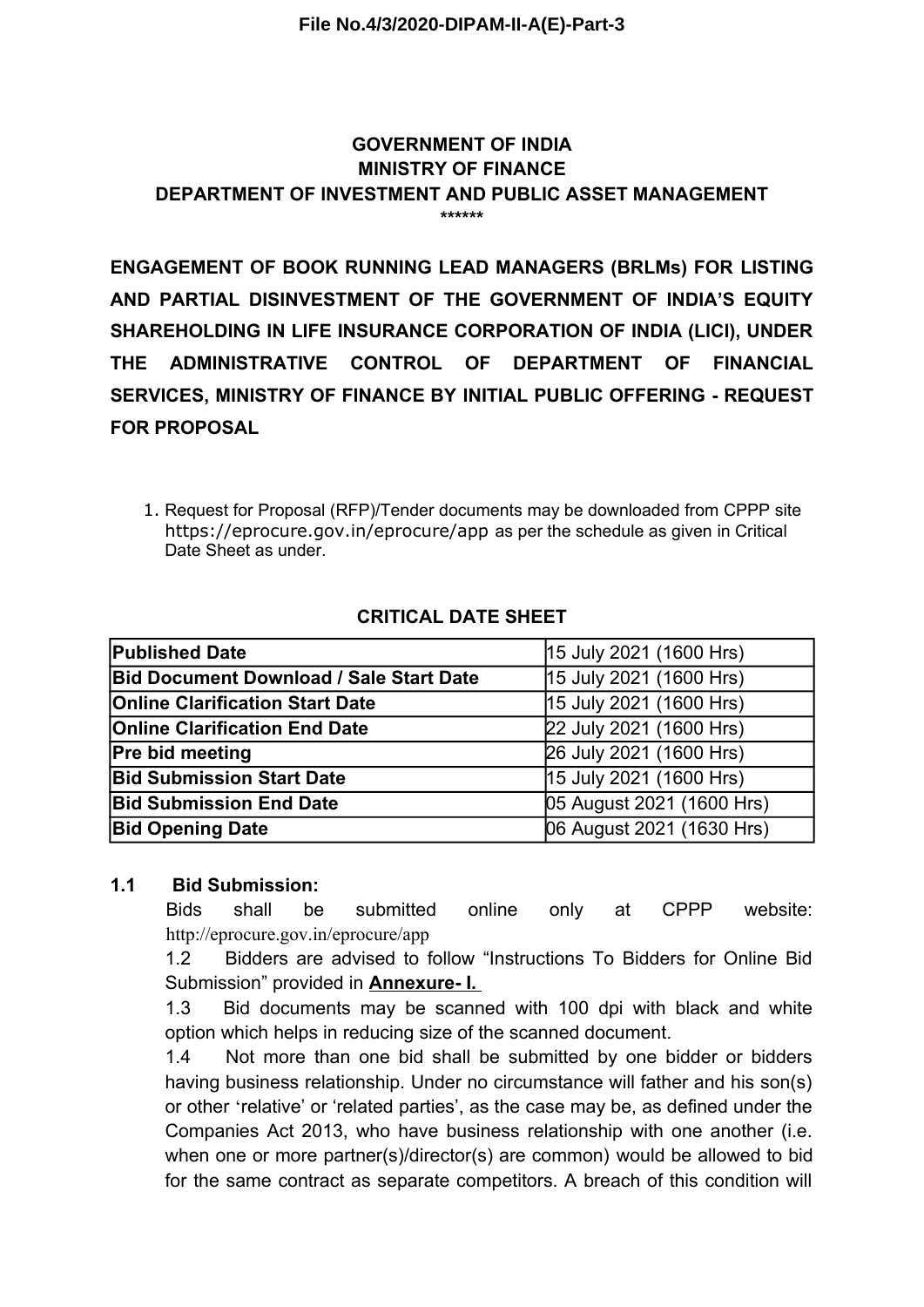render the bids of both parties liable to rejection.

1.5 Bidder who has downloaded the bid from Central Public Procurement Portal (CPPP) website https://eprocure.gov.in/eprocure/app, shall not tamper/modify the bid form including downloaded price bid template in any manner. In case if the same is found to be tampered /modified in any manner, bid will be completely rejected, EMD/ non-returnable Fee would be forfeited and bidder would be liable to be banned from doing business with DIPAM.

1.6 Intending Bidders are advised to visit this website regularly till closing date of submission to keep themselves updated as any change/ modification in the 'Request for Proposal (RFP)' will be intimated through this website only by corrigendum / addendum/ amendment.

1.7 Bids will be opened as per date/time as mentioned in the RFP Critical Date Sheet. After online opening of Technical-Bid the results of their qualification as well Price-Bid opening will be intimated latter.

# **2. Introduction**

2.1 The Life Insurance Corporation of India (hereinafter referred to as "LICI" or as Corporation), a statutory Corporation constituted under the LIC Act 1956, is a leading life insurer of India wholly owned by the Government of India ("GoI" or "Government"). LICI has three branches outside India in UK, Fiji and Mauritius, a wholly owned subsidiary in Singapore and Joint Ventures in Bahrain, Kenya, Sri Lanka, Nepal, Saudi Arabia and Bangladesh. Its subsidiaries in India include LIC Pension Fund Ltd, and LIC Cards Services Ltd. Its associates include IDBI Bank Ltd, LIC Mutual Fund. and LIC Housing Finance Limited.

2.2 In Budget speech of 2020-21, Finance Minister, inter-alia, made the following announcement-"Listing of companies on stock exchanges discipline a company and provides access to financial markets and unlocks its value. It also gives opportunity for retail investors to participate in the wealth so created. The Government now proposes to sell a part of its holding in LICI by way of Initial Public Offer (IPO)."

2.3 The listing of shares of the LICI on stock exchanges would entail part-sale of Government's stake in LICI and to raise fresh equity share capital for LICI , through a prospectus based "Initial Public Offer" (IPO) in the domestic market as per SEBI Rules and Regulations. The percentage of paid-up equity to be issued/divested as part of the IPO will be determined based on the post issue capital of LICI calculated in consonance with the clause 19 (2) of the Securities Contracts (Regulation) Rules, 1957 (SCRR). A part of the public offering may be reserved for employees and policyholders of LICI.

2.4 The potential size of the IPO is expected to be far larger than any precedent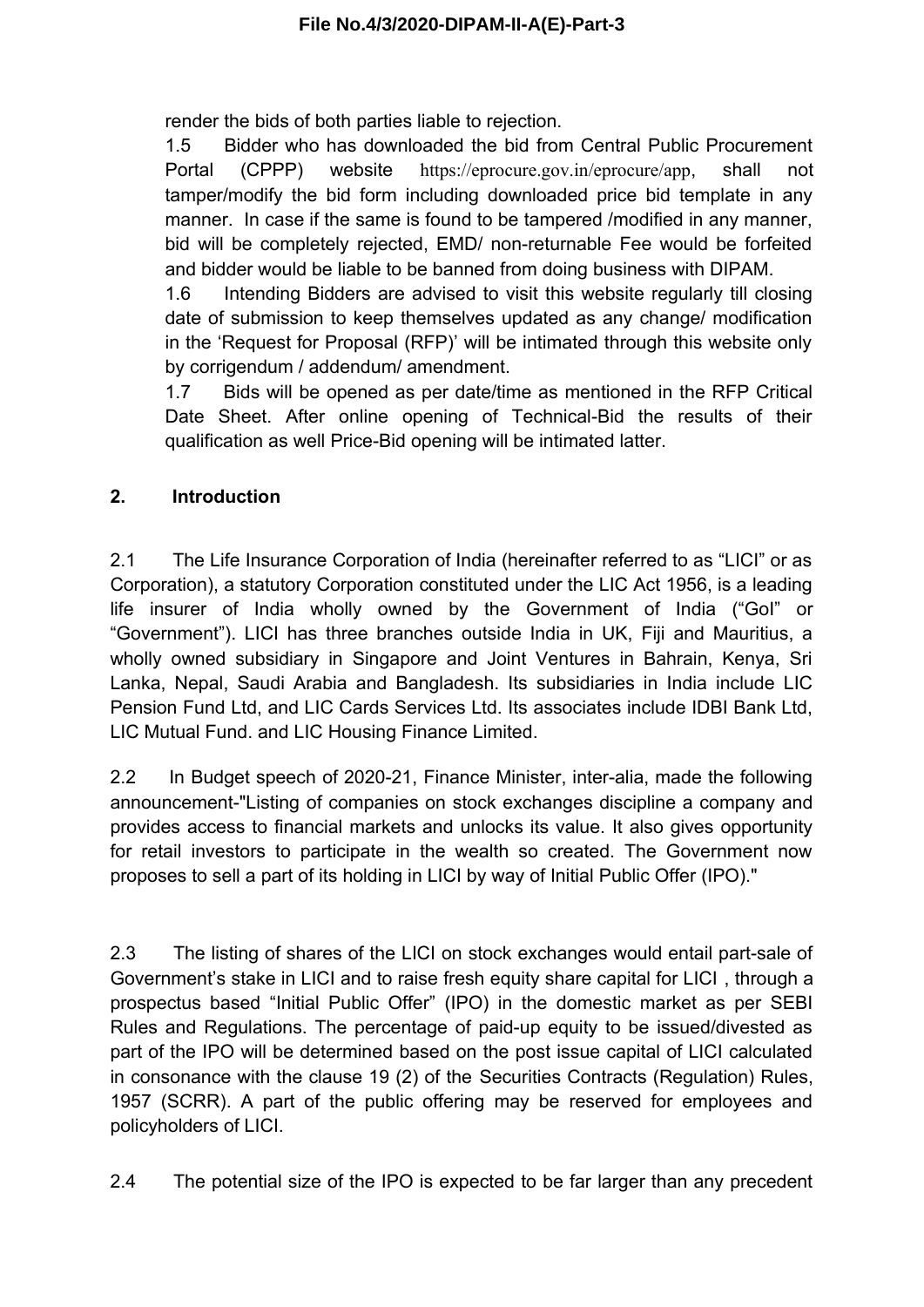in Indian Markets. In order to achieve a successful IPO, it is the endeavor of the GoI to attract investment from institutional investors, both domestic and global, in addition to the retail investors.

## 3. **Government decision**

3.1 Proposals are invited as per Guidelines (Para 5 of these documents) from reputed Category - I Merchant Bankers registered with SEBI having a valid certificate; either singly or as a consortium, with experience and expertise in public offerings in capital market; to act as Book Running Lead Managers and to assist and advise the Government in the process. The Certificate of Registration with SEBI should remain valid till the completion of all activities relating to "Initial Public Offer".

# **4. Responsibilities of the Book Running-Lead Managers (BRLMs)**

4.1 The Book Running Lead Managers will be required, inter alia, to undertake tasks related to all aspects of the "Initial Public Offer" including but not restricted to, as mentioned below: -

- i. Structure the "Initial Public Offer" in conformity with the prevailing framework and Guidelines/ Regulations of SEBI, SEBI (ICDR) Regulations, 2018, the Stock Exchanges and Securities Contract (Regulation) Act, 1956, Securities Contract (Regulation) Rules 1957, SEBI (Listing Obligations and Disclosure Requirements) Regulation, 2009, as amended and Companies Act, 2013 and the rules made under above statutes.
- ii. Undertake due diligence activities and prepare the DRHP/RHP/Prospectus and complete all stipulated requirements & formalities of regulatory/statutory authorities.
- iii.Undertake filing of the DRHP / RHP / Prospectus with SEBI / Stock Exchanges / ROC.
- iv.Advise on the regulatory norms and assist in securing approval and exemptions, wherever necessary, from all applicable regulatory agencies including SEBI, Stock Exchanges, RBI and IRDAI.
- v. Conduct pre-market survey, road shows to generate interest amongst prospective investors. Arrange meetings with the key investors, facilitate communication about the growth potential of LICI and articulate the key marketing themes & positioning of LICI.
- vi.Undertake market research, assist in the pricing of the Issue, allocation of shares and provide after sale support, etc.
- vii.Perform all other responsibilities connected with the "Initial Public Offer".
- viii. Underwrite the "Initial Public Offer" as per SEBI Rules and Regulations.
- ix.Assist in selection of intermediaries to be appointed by Government / LICI and coordinate the work of all intermediaries.
- x. Prepare and approve the statutory advertisements for publication. The cost of the preparation will be borne by the BRLMs and the cost of publication will be borne by the Government.
- xi. Organize road shows both domestic and international. All expenses in this regard will be borne by the BRLMs except the tour expenses of Government and LICI's officials.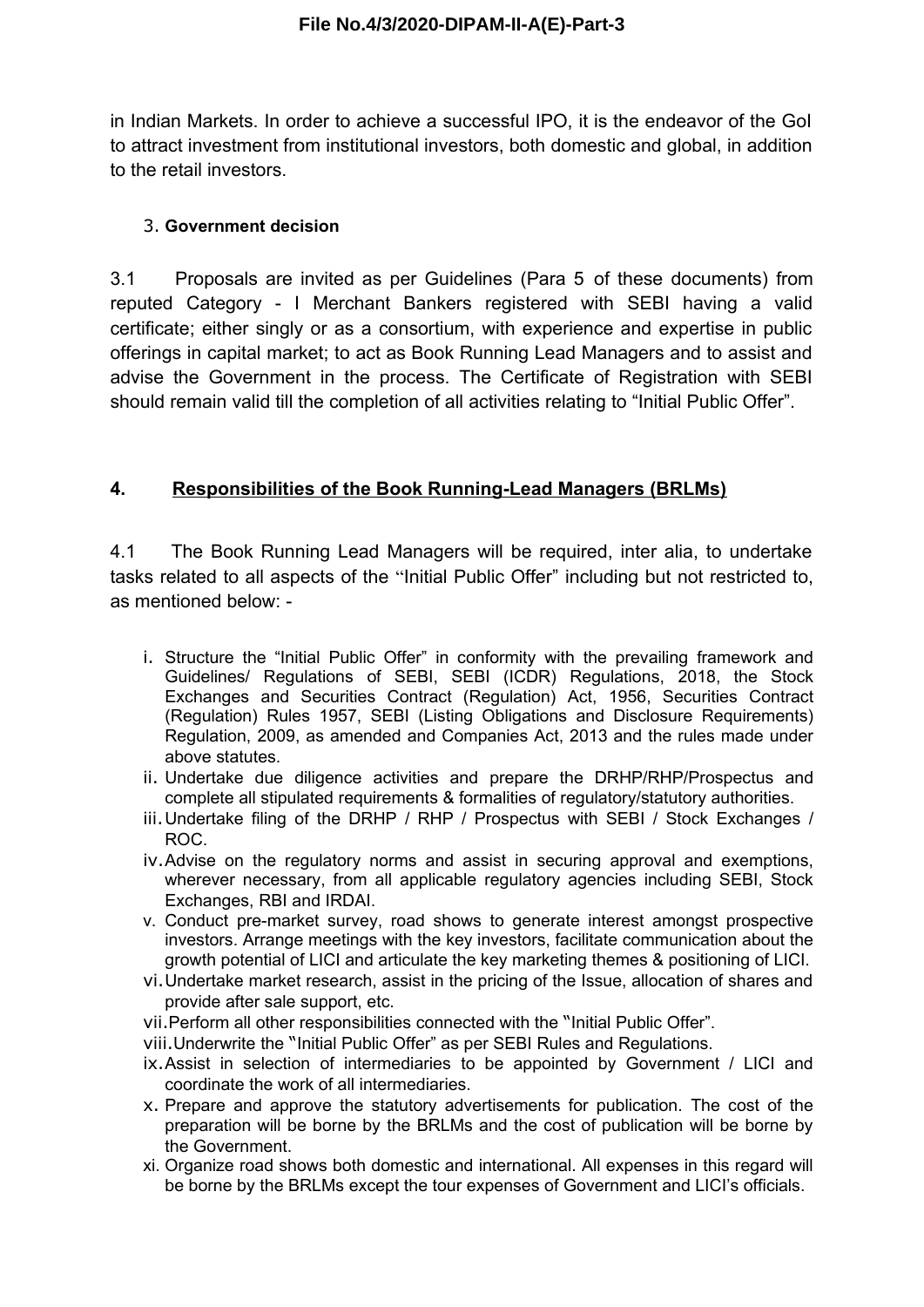xii.Advise the Government of India on the timing and the modalities of the "Initial Public Offer".

xiii.Ensure optimum return to the Government.

- xiv.Undertake the task of printing and distribution of stationery required for the "Initial Public Offer" as illustrated in **Annexure - II**. The BRLMs will ensure that the stationery is printed in adequate quantity and delivered to the Centres / Parties well in advance. The appointed BRLMs will have to print **a minimum of 50 lakh Application Forms** for all the categories taken together. Any deficiency noticed in this regard shall be viewed seriously by the Government. All expenses in this respect will be borne by the BRLMs.
- xv.The following statutory fees will be paid by BRLMs after obtaining negotiated quotes where applicable and would be reimbursed by the LICI/GoI as per actual against an invoice:

xvi.Fee payable to SEBI as filing fee;

xvii.Payment to NSE and BSE for use of software for the book building;

xviii.Payments required to be made to Depository or the Depository Participants;

xix.Payment required to be made to Stock Exchanges for initial processing, filling and listing of shares, if any.

Note: The above expenses need not be included in the financial bid.

- xvi.Shall enter into the requisite agreements i.e. Offer Agreement, Underwriting Agreement, Syndicate Agreement, Agreement with Registrar Advt. agency agreement and Escrow Agreement based on the model agreements as available on the website **http://dipam.gov.in** of the Department of Investment and Public Asset Management.
- xvii.Ensure completion of all post issue related activities as laid down in the SEBI Regulations.

xviii.Render such other assistance as may be required in connection with the IPO.

### **NOTE:**

- a. The appointment of Bankers to the Issue, Registrar to the Issue, Legal Advisers–Domestic and International, Auditors and Advertising Agency/Public Relation Agency will be made by the Government which will also bear the expenditure involved on account of these intermediaries.
- b. The expenses related to the tour programme of only Government and LICI officials will be borne by the Government.
- c. In case the Government decides to defer the Public Offering after the Application Forms have been printed, the Government would reimburse the actual cost of printing of Application Forms only and not the distribution cost. Further, in the event the filing fee is required to be paid again due to deferment of the offering, then Government will reimburse the initial filing fee paid by the BRLMs.

4.2 The Government will select and appoint **up to ten (10) BRLMs** with requisite experience in Public Offerings, who together will form a team and would be called Book Running Lead Managers (BRLMs). The BRLMs, in consultation with the Government, will form a syndicate as required under the SEBI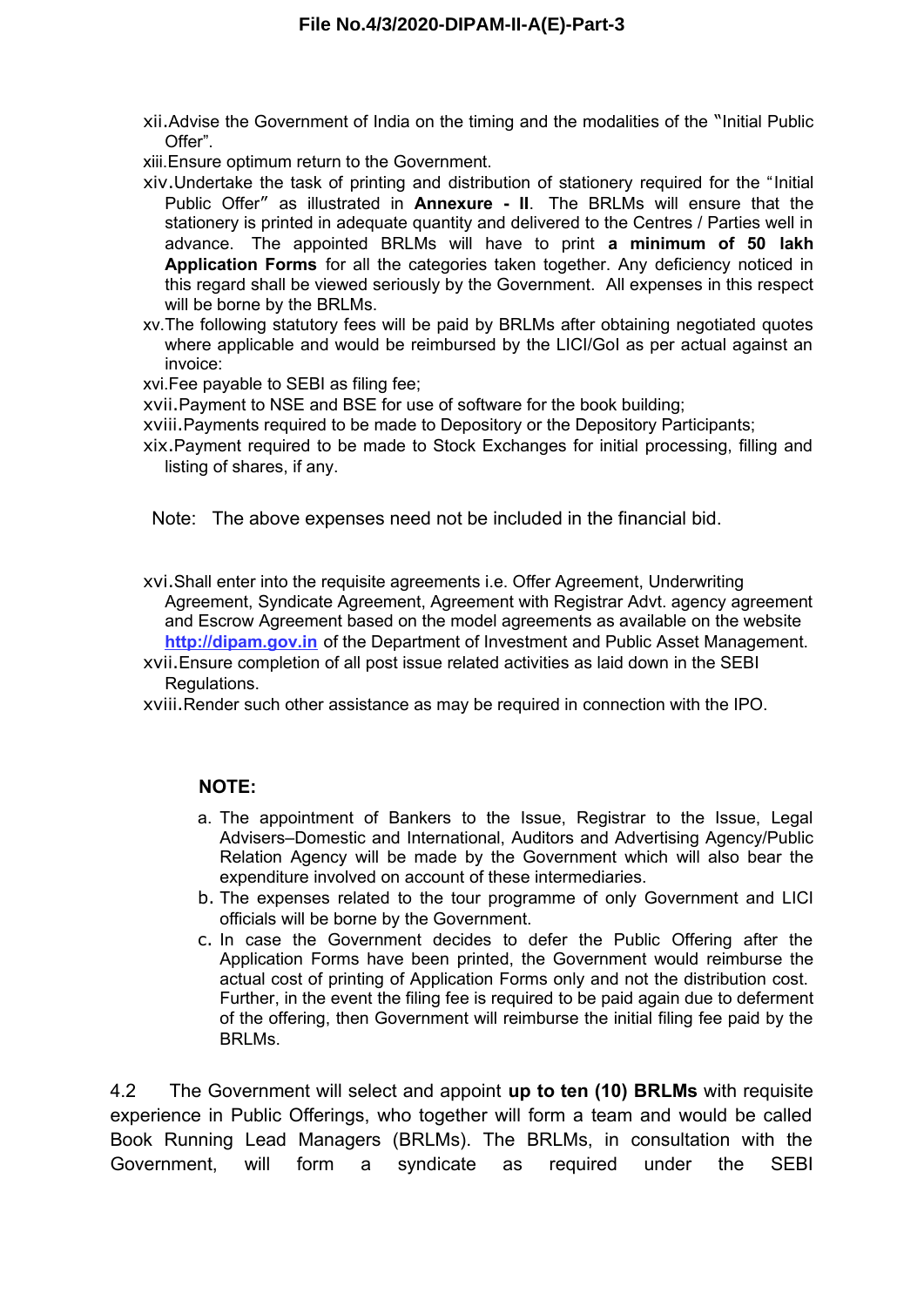Guidelines/Regulations. The Government will have the option of appointing additional syndicate member(s), if considered necessary.

# **5. Accountability**

5.1 In order to ensure best returns to the Government the selected BRLMs will be required to comply with the following conditions emerging from the responsibilities listed in clause 4 above:

5.2 Within 14 (Fourteen) days from the date of issue of the appointment letter each of the selected bankers will submit to the concerned DIPAM officer:-

> a. separate list of investors of both domestic and international investors, (Indicating name and address) to be approached by each of the selected bankers respectively for the IPO;

- b. Details of inter-se allocation of responsibilities ("Inter-Se") in relation to the IPO, amongst the merchant bankers and/ or their affiliates. The Inter-Se submitted by the selected bankers shall be evaluated by DIPAM and they may be required to make certain alterations and resubmit the Inter-Se. The Revised Inter-Se should be submitted to DIPAM within 2 days of finalization of the revisions in the Inter-Se with DIPAM. The revised Inter-Se, upon formal acceptance by DIPAM, shall become final and binding Inter-Se of Action which the BRLM banker would be required to implement;
- c. A detailed strategy for reaching out to the retail investors so as to create awareness about retail participation in the IPO;
- d. a "Plan of Action" on each responsibility and tasks to be undertaken by the selected bankers as a BRLM banker in connection with the captioned IPO including but not limited to all the tasks as specified hereunder. The Plan of Action submitted by the selected bankers shall be evaluated by DIPAM and they may be required to make certain alterations and resubmit the Plan. The Revised Plan of Action should be submitted to DIPAM within 2 days of finalization of the revisions in the Plan of Action with DIPAM. The revised Plan of Action, upon formal acceptance by DIPAM, shall become final and binding Plan of Action which the BRLM banker would be required to implement.

5.3 The selected bankers will be required to provide regular updates as decided by DIPAM, regarding the progress made on the final Plan of Action (as referred above) and the tasks undertaken (including follow-ups done) etc during the preceding period and the course of action for the period after the day this update is being given.

5.4 The selected bankers will be required to submit post the domestic and international investor meetings book building of the investors with likely volume and likely price based on latest interaction and response of the fund managers.

5.5 The selected bankers will be required to advise DIPAM on the proper and optimum timing and best floor price for the IPO (apart from other tasks in relation to IPO).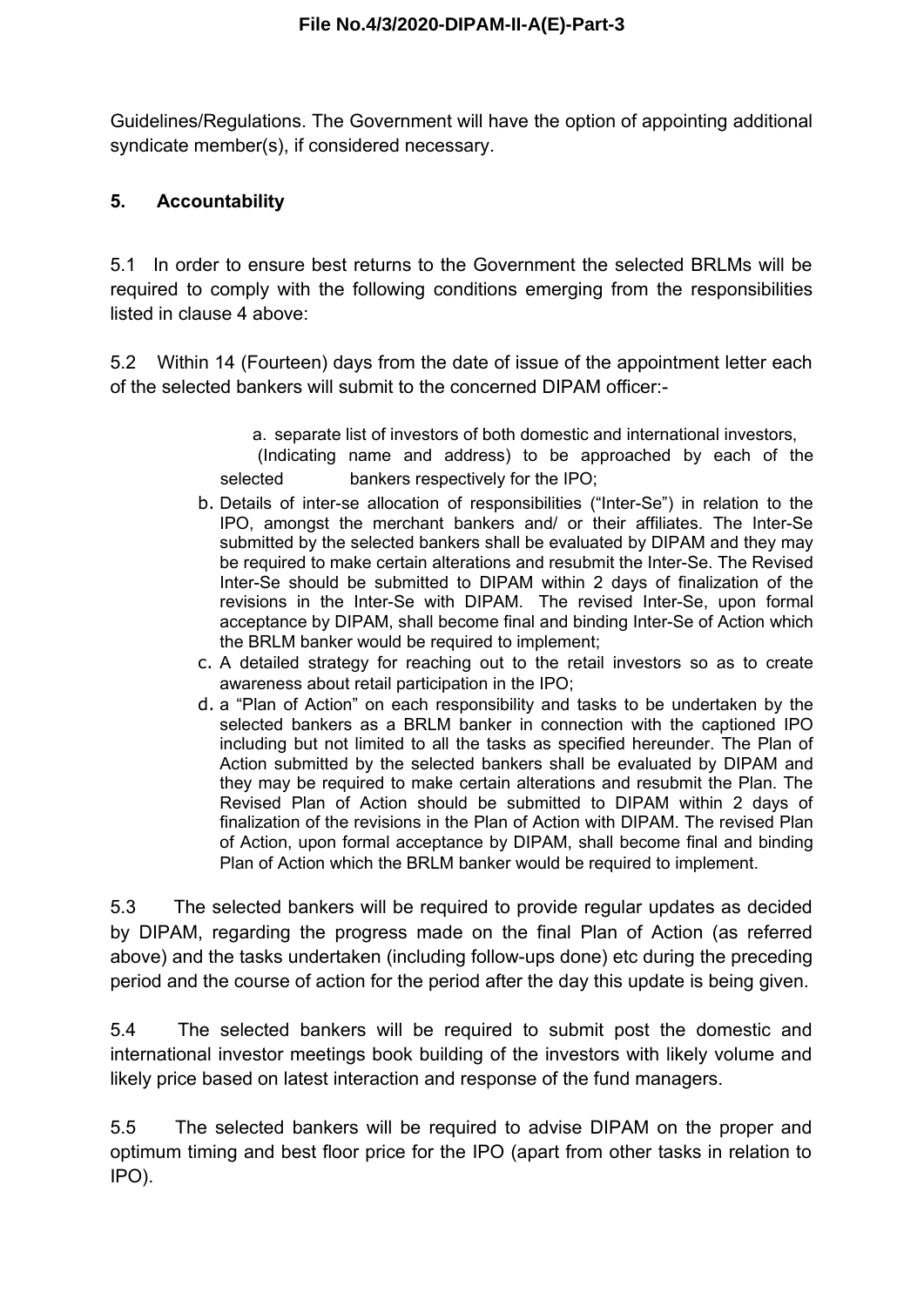5.6 Further, after the closure of IPO, within 10 days the selected bankers will be required to submit a self appraisal on the Final Plan of Action that DIPAM had accepted. DIPAM shall also evaluate the bankers' performance based on the Final Plan of Action and self appraisal sent by the selected bankers, which shall be taken into consideration by DIPAM for future assignments.

## **6. Eligibility**

6.1 Bidders should have advised, handled, and completed (i) at least one transaction of IPO of a size of Rs. 5,000 crore or more (USD 0.67billion) \* between **1 st April, 2016 to 31st March, 2021** or (ii) should have managed at least one Equity Capital Market transaction (FPO/ OFS/ QIP/Rights Issues) of Rs. 15,000 crore or more (USD 2 billion)\* during the period **1 st April, 2016 to 31st March, 2021.**

\*1 USD=75 INR approx.

6.2 The Government has prescribed guidelines for qualifications for Advisors for disinvestment process vide O.M. No. 5/3/2011-Policy dated 8th June, 2011, enclosed at **Annexure - IV**. The interested Bidders fulfilling eligibility criteria mentioned in paragraph 5.1 above are advised to go through the guidelines and if eligible, furnish the following certificate as a part of the Proposal,

"We certify that there has been no conviction by a Court of Law or indictment/adverse order by a regulatory authority for a grave offence against us or *[any person, entity, partnership concern, body corporate or trust which is controlled by our concern or which controls our concern ("Affiliates")][1] OR [or any of our parent, subsidiaries or associate companies as defined under Companies Act, 2013("Affiliates")][2]*. It is further certified that there is no investigation pending against us or our Affiliates or the CEO, Directors/ Managers / key employees or Partners of our concern or of our Affiliates, except as explicitly disclosed, in a case, which, if decided against, shall render us ineligible. It is certified that no conflict of interest as defined in O.M. No.  $5/3/2011$ -Policy dated  $8<sup>th</sup>$  June, 2011 exists as on date except as explicitly disclosed and if in future such a conflict of interest arises, we will intimate the same to the Government of India/ LICI.

Further, we certify that as on the date we are not advising or acting on behalf of or associated with any other person or entity (including any company, partnership, proprietary concern or individual or an HUF or association of persons or body of individuals) which is engaged in the same line of business as that of LICI (being disinvested), in respect of any transaction of same nature as the transaction for which the Government and/or LICI (being disinvested) is proposing to select the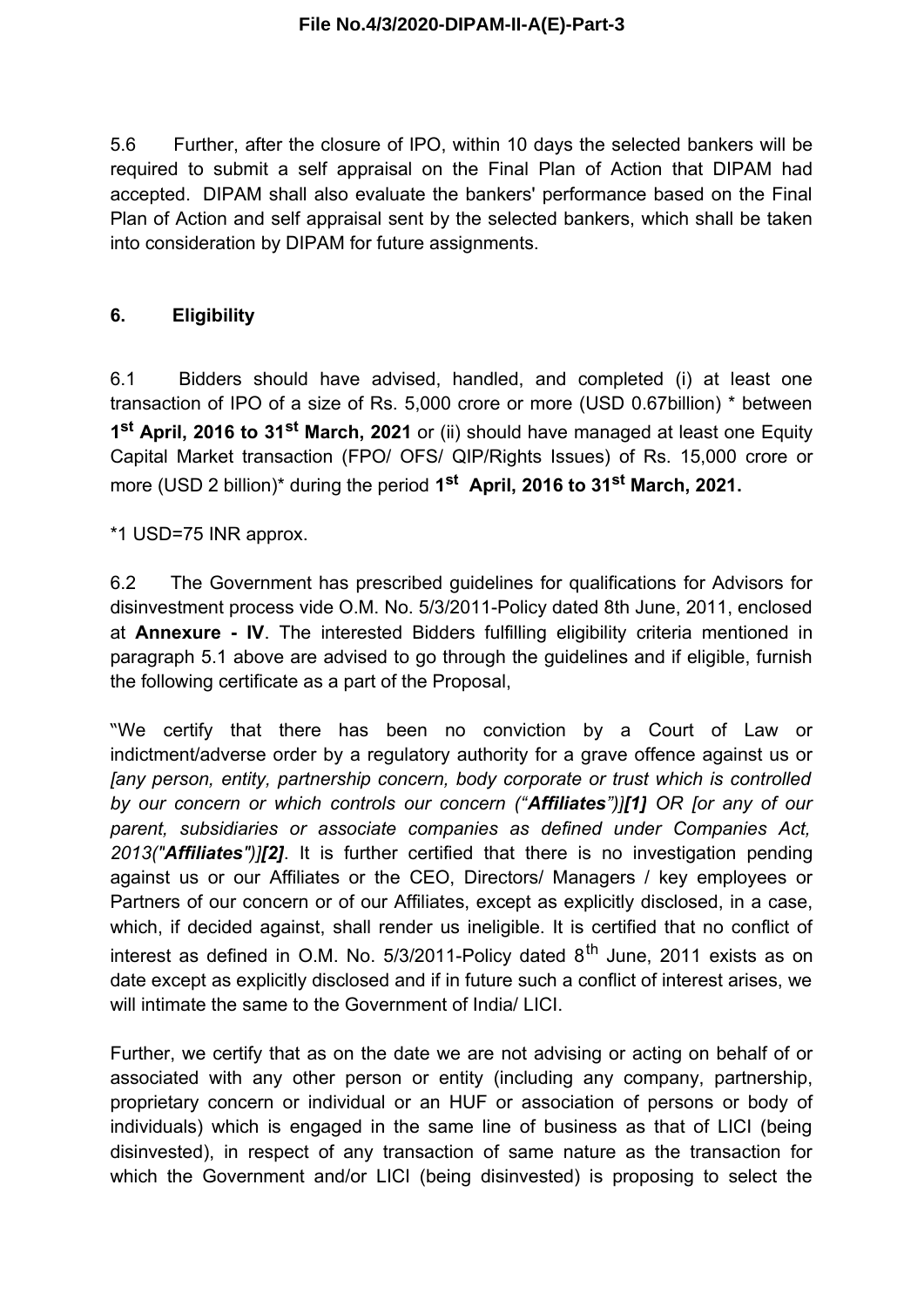Adviser, except for the list of the mandates, duly signed by us, in the same line of business and for the same type of transaction as enclosed.

Further, we certify and undertake that for a period commencing from the date of our appointment (if so appointed) as the Adviser till the completion of the transaction, we shall keep the Government/LICI informed of any mandate/contracts entered into, to advise or act on behalf of or associate ourselves with, any other person or entity (including any company, partnership, proprietary concern or individual or an HUF or association of persons or body of individuals) which is engaged in the same line of business as that of LICI being disinvested , in respect of any transaction of same nature as the transaction in respect of which we have been appointed as the Adviser."

(*The certificate should be signed by the authorized signatory of the Bidder.)*

**Note:** *(i) The content of the certificate must not be changed. Clarification, if any, may be provided separately. In case any disclosures are made regarding investigations or conflict, the decision of DIPAM on impact of such disclosure on the eligibility of Bidder shall be final and binding.*

*(ii) )In O.M. No. 5/3/2011-Policy dated 8th June, 2011 "Sister concern" should be read as :*

*For a Company - "Parent, Subsidiary and Associate"*

*For others - any person, entity, partnership concern, body corporate or trust which is controlled by the concern or which controls the concern*

*(iii) For the purposes of this RFP, the term 'Adviser' shall be read to mean BRLM appointed for the IPO of LICI.*

# **7. Submission of Proposal:**

- 7.1 Proposals have to be submitted as per the following directions:
	- i. **Cover 1 (online)** containing the following:

(a) The bank draft/pay order/digital payment (to be credited to Govt. Account No. 34663044146; IFSC: SBIN0000625, SBI, Central Secretariat Branch, New Delhi by using Inter Bank RTGS Code R42) of **Rs. 1,00,000** (Rupees One Lakh only) payable at New Delhi in favour of Pay & Accounts Officers, DIPAM, as **non- refundable fee**. In case of digital payment, a proof of the same may be attached with the bid;

(b) Certificate, duly signed by the authorized signatory of the bidder as per **Annexure-IV** mentioned in para 6.2. In case the certificate is not appropriately signed, digitally or otherwise, the proposal may be rejected by DIPAM.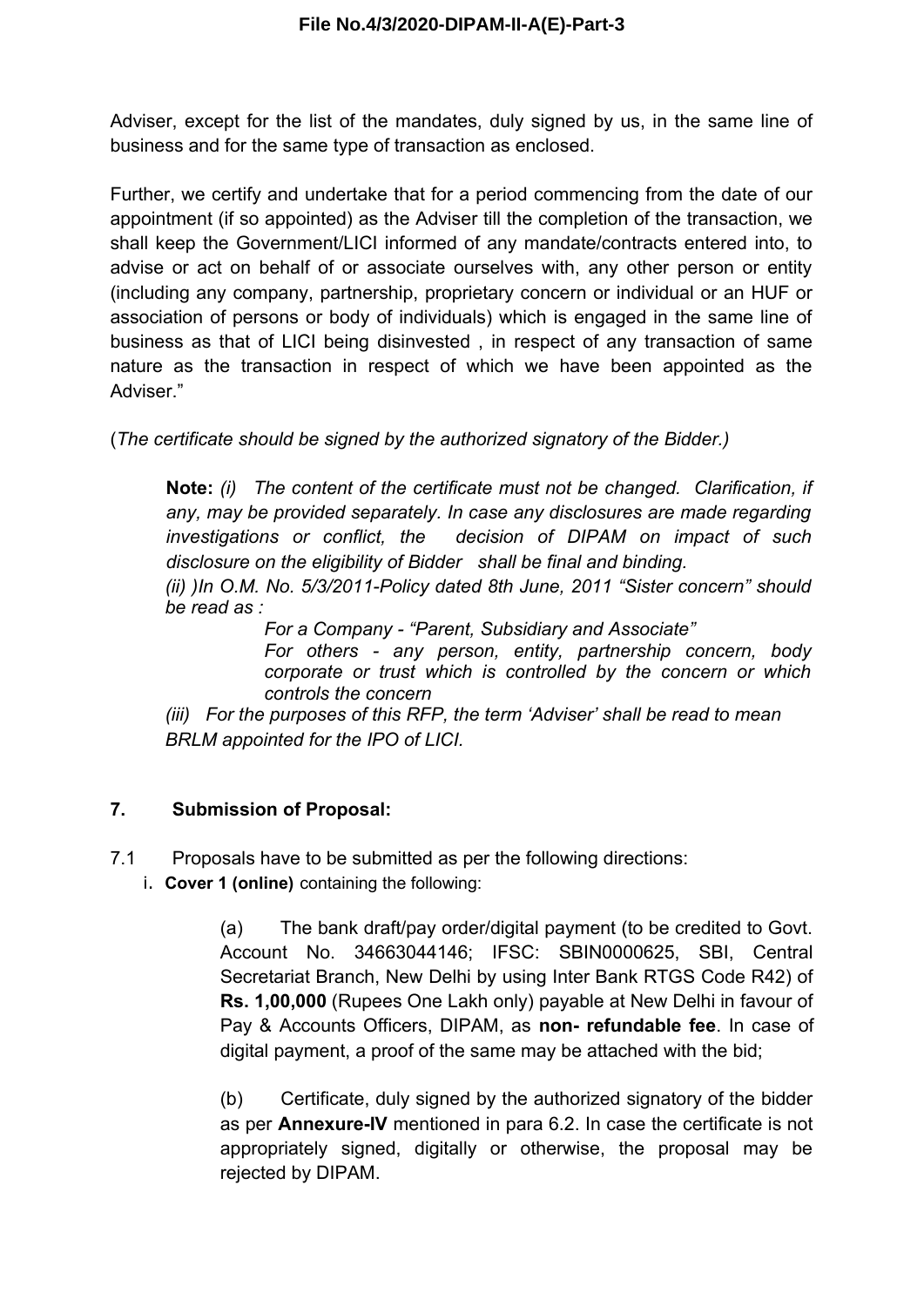(c) Certificate on unconditional bid in the format at **Annexure-V**;

(d) Authority letter authorizing the person of the bidder to sign the proposal and other documents;

(e) Copy of the valid certificate of Category I Merchant Banker issued by SEBI; and

(f) Confirmation letter that you are agreeable to sign the agreements on the basis of model agreements in the format as placed on the website **http://dipam.gov.in** of the Department of Investment and Public Asset Management.

(g) Tender acceptance Letter as per **Annexure – VII**.

- ii. **Cover 2 (online)** Technical bid along with all schedules, certificates & Annexure, duly filled in, page numbered, and signed by the authorized signatory of Bidder..
- iii.**Cover 3 (online)** The Financial bid should be submitted in the BoQ format provided online along with the RFP as per **Annexure-VI**.

**Note:** *Financial Bid shall be opened only of those parties, who qualify in the technical evaluation.* 

# 7.2 **Bids shall be uploaded online to CPP portal before bid submission end date/time as per critical date sheet.** *Manual bid submissions will not be accepted***.**

7.3 The Proposals will be downloaded from the CPP Portal and opened by the Bid - Opening Committee to check the veracity of the documents **as per critical date sheet.**

> **Note: 1**. *Bids with any conditionality shall stand summarily rejected. Financial aspects of the offer should not be disclosed in any way other than in Cover 3 in financial bid. Technical bids containing any indication to the financial bids will be rejected.*

*2. Incomplete bids, conditional bids, bids not conforming to the terms and conditions will be rejected by the GoI.*

2. *Misrepresentation of any fact within the bid documents would lead to cancellation of the contract apart from any other actions which GoI would be entitled to take.*

7.4 The Government reserves the sole right to accept or reject any or all Proposals thus received without assigning any reasons thereof.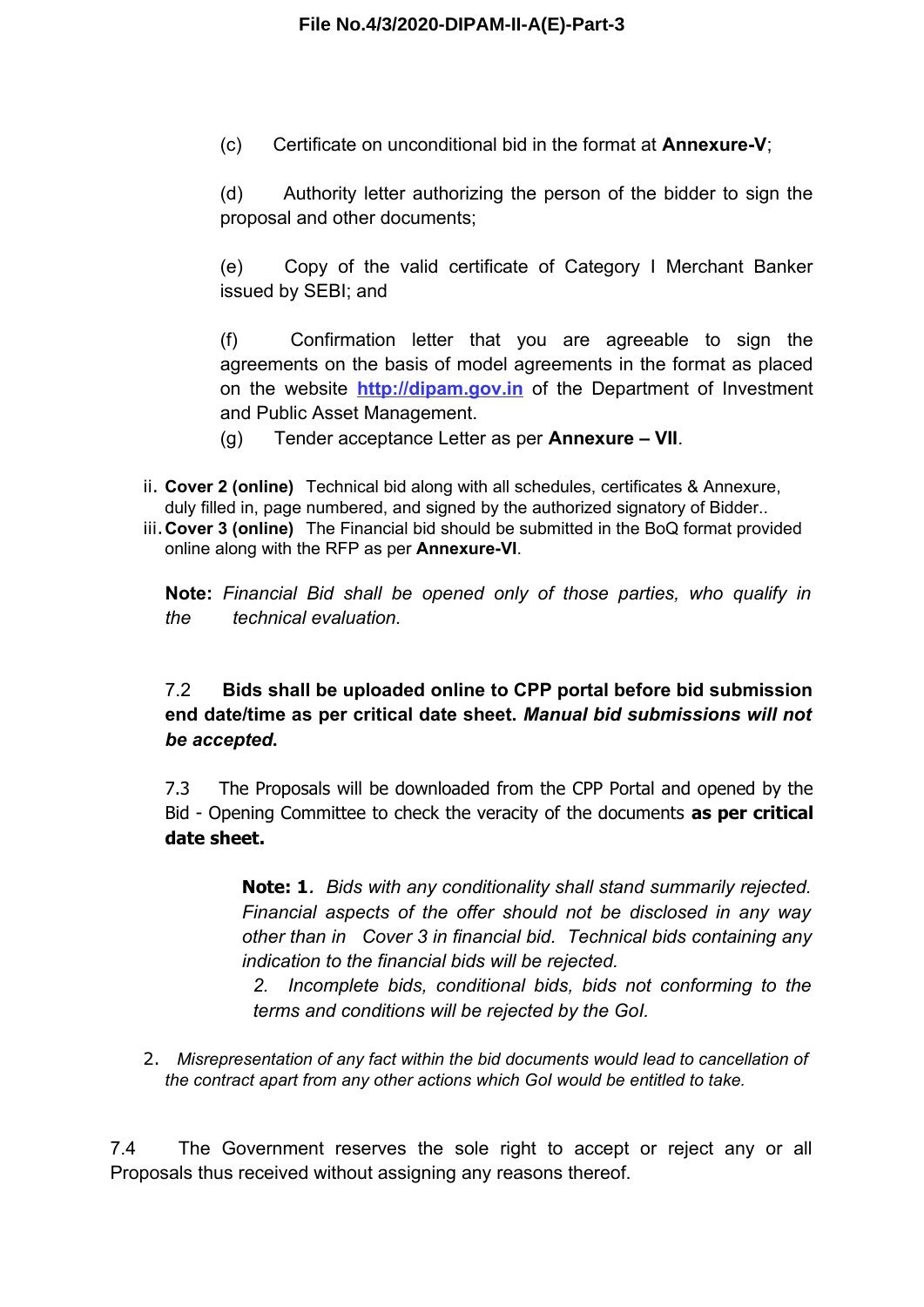## 8. **Format of the Technical Bid**

The Proposals are to be submitted in detail as indicated in the following Sections. The weightage for evaluation of the Merchant Bankers in respect of each criterion has been indicated against each Section.

# **Section (A): Experience and Capabilities in handling similar transactions as Advisers/Global Coordinators from 1st April 2016 to 31st March 2021- (Weightage 15/100).**

i. Profile of the organization with full particulars of the constitution, ownership and business activities of the prospective Book Running Lead Manager (Bidder). In case of consortium bids, the particulars of the coordinating firm having the principal responsibility for the mandate (Consortium Leader) as well as those of other partners may be furnished along with letters of acceptance from each partner. The responsibility of the consortium bidders shall be 'joint' and 'several'.

> **Note:** 1. The lead consortium partner should be a Category-I MerchantmBanker holding valid certificate issued by SEBI and should furnish the Certificate as per clause 5.2 as part of the proposa**l**

> 2. Consortium will be treated as one party and in case of selection, only consortium leader's name will appear in the documents like DRHP/RHP/Prospectus.

> 3. The partners of one consortium are precluded from participating in the bid, as a partner to another consortium or individually in their own capacity.

(ii) Unabridged Annual Reports or audited financial accounts for the last three years of the firm submitting the Proposal and of each consortium partner, if applicable.

(iii) Details of all pending litigation and contingent liabilities, if any should be indicated. Details of past conviction and pending litigation against sponsors/partners, Directors etc., if any, and areas of possible conflicts of interest may also be indicated.

> **Note:** In case of consortia, similar details of each proposed partner will be required.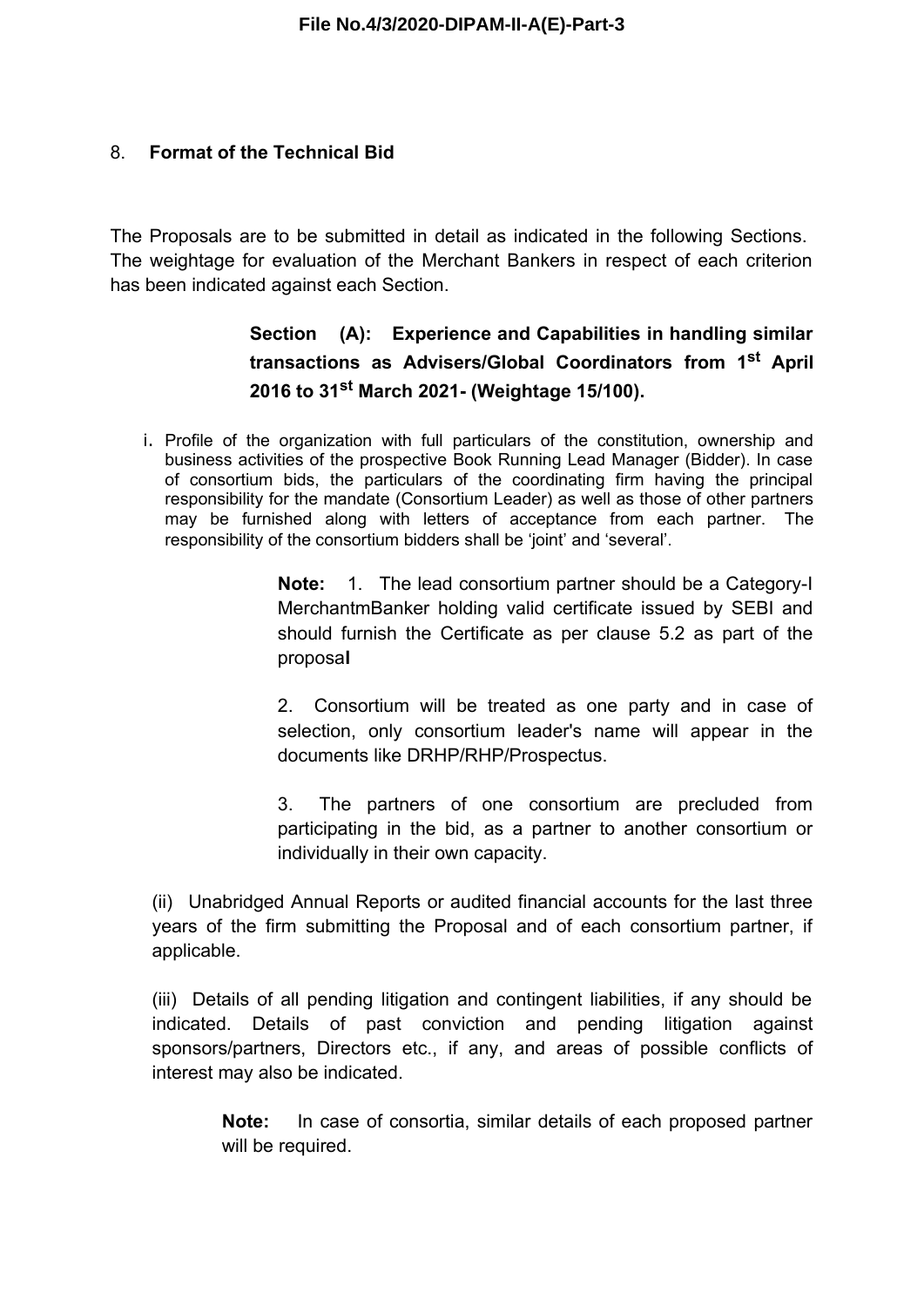- (iv) Details of Domestic and International Equity Public Offerings (IPO/ FPO/ OFS/QIP) managed as Book Running Lead Managers, in respect of issue size of Rs. 5000 crore or more, to be furnished in the format given in Annexure-III.
	- v. Equity sales and distribution capacity with demonstrable capability of selling Indian Issues in particular, Asian equity and global equity; along with distribution network may be furnished.
	- vi.Furnish details of Equity Public Offerings handled for DIPAM during the period from **1 st April 2016 to 31st March, 2021.** The details should include name of the client, issue size and period of the issue.
	- vii.The Merchant Banker would be evaluated on the number of applications and the issue amount procured by them for various issues.
	- viii.Understanding of the regulatory framework by the deal team and the time frame and quality of response to the queries.

# **Section (B): Sector Expertise, Experience and Understanding of life insurance (Weightage 20/100)**

- i. Indicate understanding of LICI with respect to the transaction
- ii. Indicate work done in the areas of life insurance like studies or research undertaken.
- iii.Exhibit strength/expertise in the areas of life insurance sector, if any.
- iv. Equity capital market transactions and advisory handled during the period from  $1<sup>st</sup>$ April 2016 to 31<sup>st</sup> March, 2021 in the areas of life insurance, domestic or international.
- v. Research strength in the country, sector, region and world, based on rating as established by independent global surveys. Details should be given relating to research capabilities, experience and background of the research team / sector analysts.
- vi.Research Reports done on the companies operating in areas of **life insurance**. vii.SWOT analysis of LICI.

# **Section (C): Deal Team Qualification & Manpower Commitment to the Deal - (Weightage 10/100)**

- i. Details of core team that will be handling the proposed issue, their status in the organization, their background, qualification, experience and present addresses, telephone numbers – office, residence, mobile, e-mail etc. – hands-on experience (specifically experience in handling Life Insurance sector and equity capital market transactions) should be furnished. Separately, similar details in respect of the supervisory team may be indicated.
- ii. Details of other professionals who would provide back-up support may also be indicated separately.
- iii. An undertaking is also to be given that if during the process, any of the core team members is not available due to resignation etc. another person of the same qualification and experience would be made available with concurrence of the Government.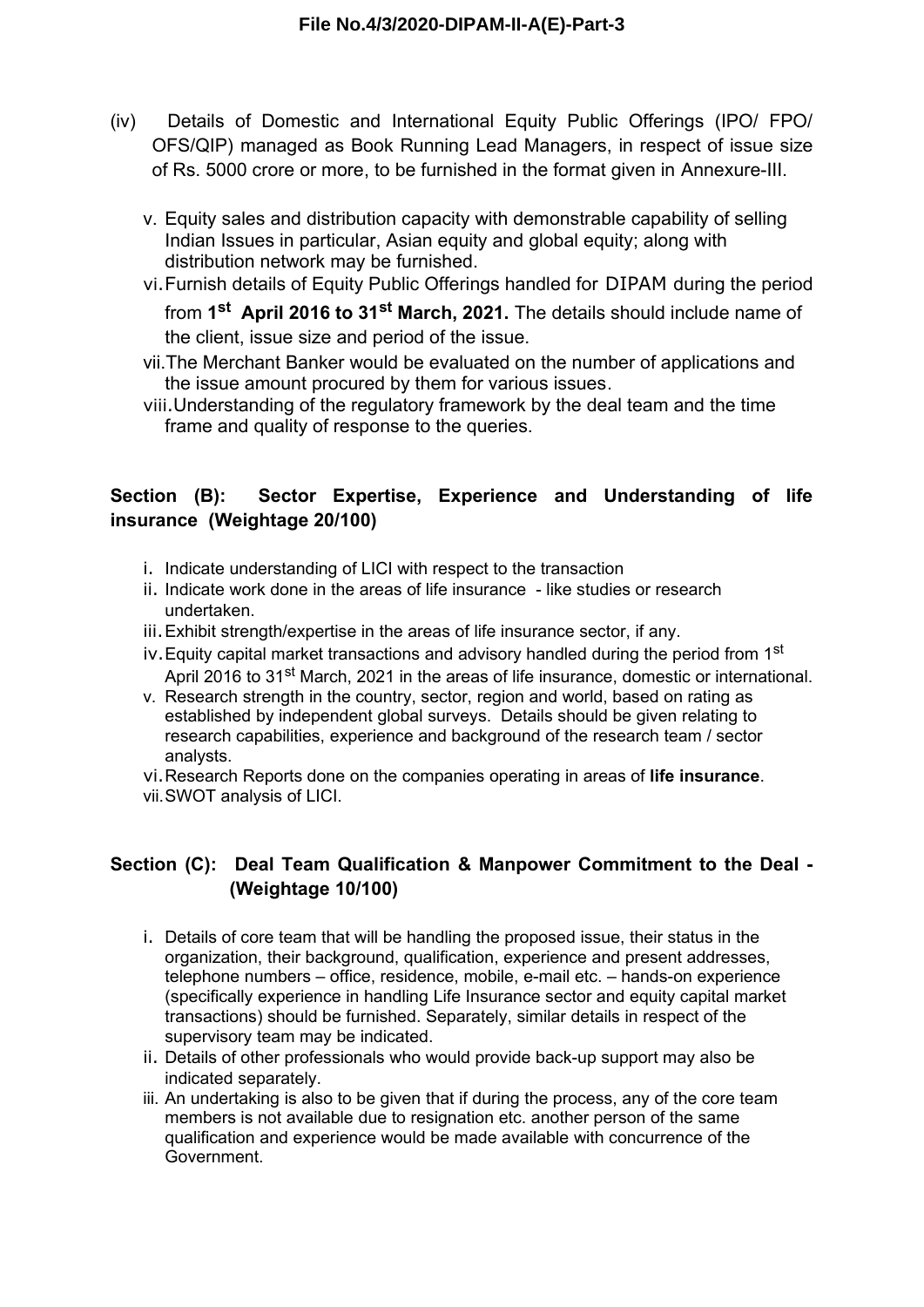# **Section (D): Marketing strategy & Post Issue Market Support - (Weightage 25/100)**

(i) Optimal syndicate structure suggested to maximize quality and quantity of demand.

- (ii) Proposal on syndicate incentivisation.
- (iii) Strategy for pre-marketing.

(iv) Proposed Road Show venues and reasons for suggesting the same and the level of BRLM representatives who will travel on the domestic and international road shows, subject to resumption of international travel.

(v) Demand analysis and aspects influencing demand.

(vi) Strategy for marketing shares and identification of target investor groups; separate strategies to be provided for domestic and global investor groups.

(vii) Commitment(s) which may act either as a constraint, or as a conflicting interest, to your involvement in the proposed "Initial Public Offer".

(viii) Strength in lending after market support, with specific reference to Indian issues managed in the past.

ix.Identification of key selling points for marketing the Offering.

(x) Details of the valuation methodology to be followed in determining the price of the "Initial Public Offer".

(xi) Underwriting capabilities including details of capital base of the Investment Bank available to support such underwriting, record of past underwriting commitments and experience. Details of the underwriting commitments (including hard underwriting) which could not be met.

(xii) Indicate realistic time schedule for launching the proposed "Initial Public Offer" with breakup of all activities to be undertaken by various agencies involved in the process.

# **Section (E): Local presence and commitment to India and strength in drawing Retail Investor participation - (weightage 15/100)**

- i. A brief note evidencing the Bidders presence in India in both qualitative and quantifiable terms with specific reference to research teams and details of available infrastructure may be furnished.
- ii. The details shall include manpower deployed in the investment banking (equity segment), offices in India and other relevant information. The distribution network strength to elicit maximum retail participation should be indicated.

# **Section (F): Global Presence and Distribution Capabilities - (Weightage 15/100)**

- i. Indicate global network and distribution strength.
- ii. The funds mobilized from international investors for Equity Public Offerings in India during the period from **1 st April 2016 to 31st March, 2021**.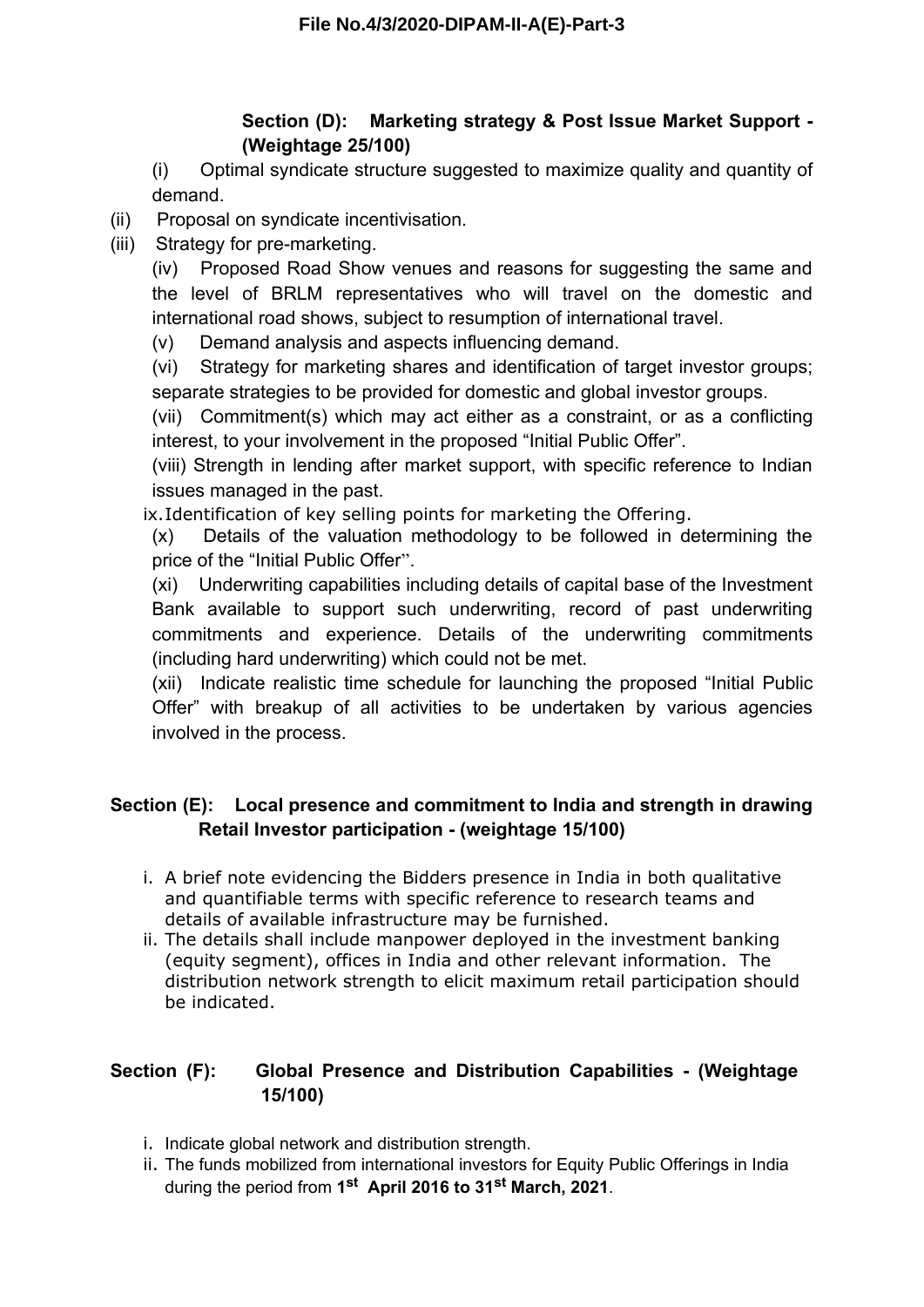iii.The understanding and relationship with international institutional investors. Details may be provided including details of past transactions.

# **8. PRE-BID MEETING**

A pre-bid meeting will be held online as per critical date sheet, and VC link will be provided to those only who will send their queries, if any, in advance as per the Critical Date Sheet, by e-mail to the Officer mentioned in para 14 below.

# **9. Payment of Selling Commission**

9.1 The Government will bear the expenses relating to the payment of brokerage to the brokers etc. to elicit wider participation of retail investors. The brokerage will be 0.35% on allotment to Retail investors; 0.15% on allotment to non-institutional investors and 0.25% on allotment to eligible employees or policyholders out of quota reserved for them. In the first instance the brokerage will be paid by the appointed BRLMs and on successful completion of the transaction the brokerage would be reimbursed on production of documentary proof of actual disbursement within the stipulated period of one month from the date of finalization of the basis of allotment.

# **10. Procedure for Selection of the Book Running-Lead Managers (BRLMs)**

10.1 The short-listed bidders would be required to demonstrate their credentials before an Inter-Ministerial Group (IMG) through a presentation, covering the areas/ criteria listed above, and to furnish one copy of the presentation immediately thereafter through an email to the officer mentioned in Para 15 below. The date, time, and venue for the presentation will be intimated in due course on DIPAM's website, viz. https://dipam.gov.in.

10.2 The IMG would evaluate the Bidders on the criteria mentioned in paragraph 8 above based on their presentation and Proposals received and shortlist them for the purpose of opening of their Financial Bids. Only the parties scoring predetermined marks/score out of 100, which will be announced before the presentations, will be technically short listed.

10.3 After the short listing of Bidders based on their presentations, IMG would open the Financial Bids of only the short listed Bidders. The short listed bidders, if they so desire, may remain present at the time of opening of the financial bids. The qualifying marks and the marks scored by the short listed bidders will be announced before opening of the financial bids. The date and time of opening of the financial bids would be announced at the time of the presentations.

10.4 The marks scored by the short listed bidders in the technical evaluation will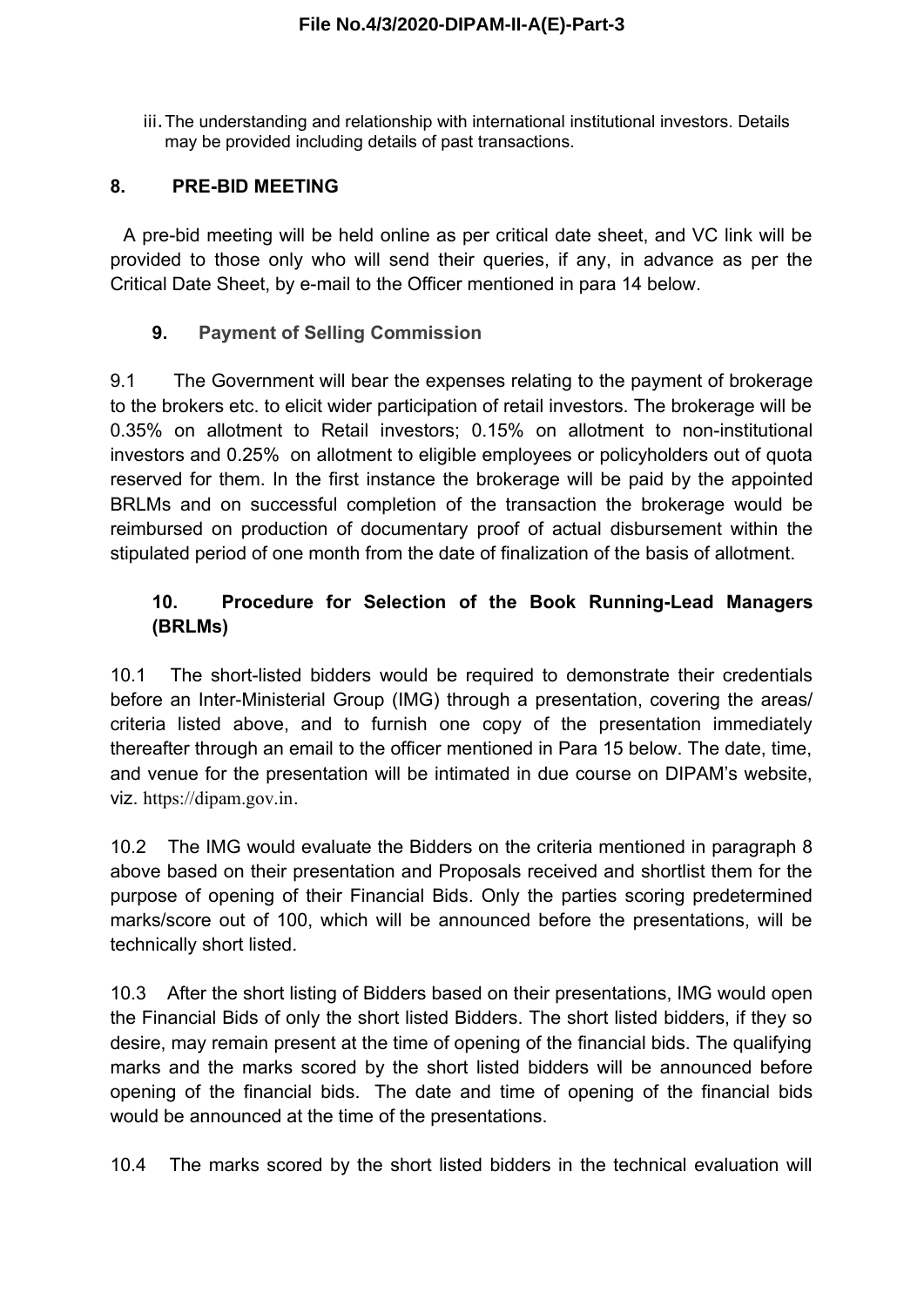then be given a weightage of 80. Similarly the financial bids of the short listed bidders will be given a weightage of 20. The score on the basis of Combined Quality Cum Cost based system (CQCCBS) of technical and financial bids will determine the H1, H2, H3 and so on.

10.5 The fee quoted by selected BRLMs would be paid individually to them and hence, bidders should quote for their individual portions as a part of the expected size of BRLM team and not for the full scope of work for the entire team.

10.6 The bidder scoring the highest points/ marks (H1) based on the above principles would be eligible to be appointed as one of the BRLMs for the Transaction in addition to other qualified Bidder. The other technically qualified Bidders ranked as H2, H3 and so on, in that order, till the requisite number of BRLMs are found from the list, would be asked whether they would be willing to work on a team basis for the fee quoted by H1 (if they have quoted fee higher than H1) . Those number of bidders, in the sequence mentioned, who so accept the fees quoted by H1 will then be appointed jointly as team with H1 as BRLMs. The fee quoted by H1 would be equally applicable to other BRLMs as well. However, the BRLMs selected on this basis has/have quoted a lower fee than that quoted by H1, such BRLMs will get a fee equal to the fee quoted by them. Further, the expenses to be incurred by the appointed BRLMs on items as mentioned in para 4 above would be shared equally by all the BRLMs.

10.7 Government may consider selecting lesser number of Bidders for appointment as BRLMs. The selected Bidders will work as a team and be called Book Running Lead Managers.

## **11. Requirements for Financial Bids**

11.1 The Bidders are required to quote their fee in INR for the transaction. The fee quoted should be **a minimum of INR 1 crore (Indian National Rupees one crore),** with higher bids being in multiples of INR 1 thereafter, failing which the financial bid would be rejected. The amount should be mentioned both in figures and words. In case of mismatch between the two, the amount mentioned in words would be considered final. The fee quoted by the Bidder should be inclusive of all the applicable taxes, cess, duties etc. but exclusive of applicable Goods and Service Tax.

11.2 The Fee quoted by selected BRLMs would be paid by Government of India along with applicable GST after deducting 'Tax Deducted at Source' (TDS) as applicable. The different taxes should be indicated separately while raising the bills for payment of fee. All bills are to be raised in INR and will be payable in INR only after successful and satisfactory closure of the transaction.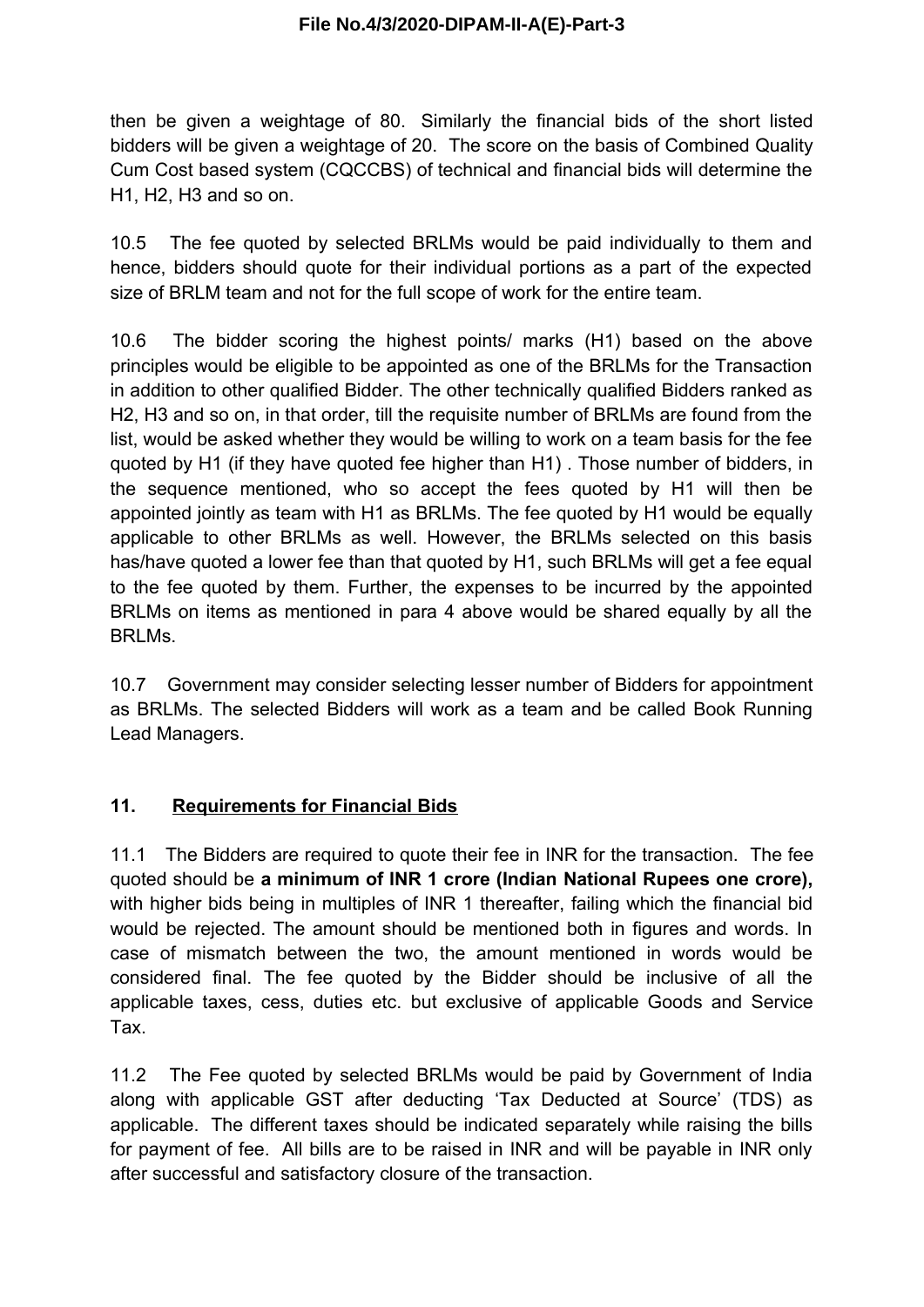Note: All merchant bankers are required to furnish a break-up of expenses on items like printing of stationery; advertisement agency/public relation agency for preparation of statutory advertisements and road shows; fee payable to SEBI as filling fee; payment to NSE and BSE for use of software for the book building and payment required to be made to depositories or depository participants for transfer of shares; any additional selling commission/brokerage that the Merchant Bankers may pay in addition to selling commission/brokerage that Government will pay. These details are to be provided along with the financial bid on a separate sheet being the annexure to the financial bid.

11.2 The fee quoted should be unconditional and inclusive of the expenditure to be incurred on the intermediaries and the work mentioned in paragraph 4 above.

11.3 The Bidders will be liable to pay taxes applicable as per law.

# **12. Drop Dead Fee**

12.1 The Bidders may quote a drop dead fee, if any, payable by Government in case of calling off of the transaction by the Government after initiation of the process by the Bidder. The lowest drop dead fee quoted by any of the finally selected Bidders would be treated as drop dead fee payable by Government and be shared equally by all the selected BRLMs. Drop dead fee will not be a criterion in determining the H1 Bidder.

# **13. Termination of the assignment**

13.1 In case it is found during the course of the transaction or at any time before award of the assignment or after its execution and during the period of subsistence or after the period thereof, that one or more of the terms and conditions laid down in this request for proposal has not been met by the Bidder, or the Bidder has made material misrepresentation or has given any materially incorrect or false information, the Bidder shall be disqualified forthwith if not yet appointed as the BRLM. Also if the Selected Bidder has already been appointed as the BRLM, as the case may be, the same shall, notwithstanding anything to the contrary contained in this RFP, be liable to be terminated, by a communication in writing by the DIPAM to the Selected Bidder without the DIPAM being liable in any manner whatsoever to the Selected Bidder. This action will be without prejudice to any other right or remedy that may be available to the DIPAM under the Bidding Documents, or otherwise. However, before terminating the assignment, a show cause notice stating why its appointment should not be terminated would be issued giving it an opportunity to explain its position.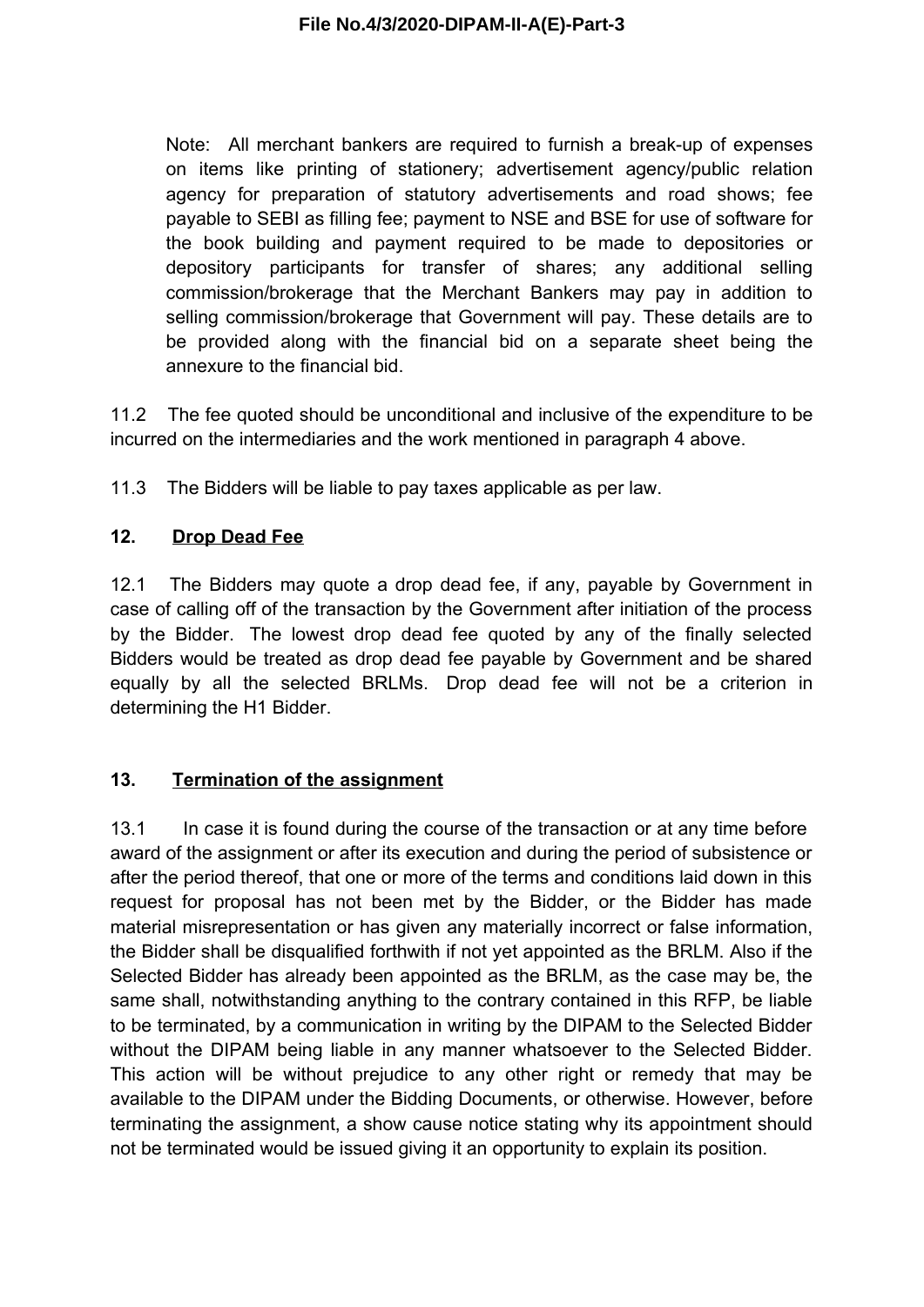13.2 Further, during the course of appointment of the selected bankers for the captioned IPO, at any point of time if DIPAM (in its sole discretion) thinks that the selected bankers are not performing up to the expectations of DIPAM, then DIPAM shall have the right to substitute the selected bankers with another BRLM, as DIPAM may deem fit, without assigning any reasons.

## **14. Non disclosure Agreement**

14.1 The selected BRLMs would be required to sign a non-disclosure agreement with LICI, DFS and DIPAM as per the format in **Annexure VII**. Failure to sign the same would make their appointmentand void.

**15.** For any further clarification, kindly contact, Shri Priya Ranjan, Under Secretary, Department of Investment & Public Asset Management, Room No. 217, 2<sup>nd</sup> Floor, Block No. 14, CGO Complex, Lodhi Road, New Delhi- 110003, Tel. 24368736, e-mail: priya.ranjan@nic.in

\*\*\*\*\*\*\*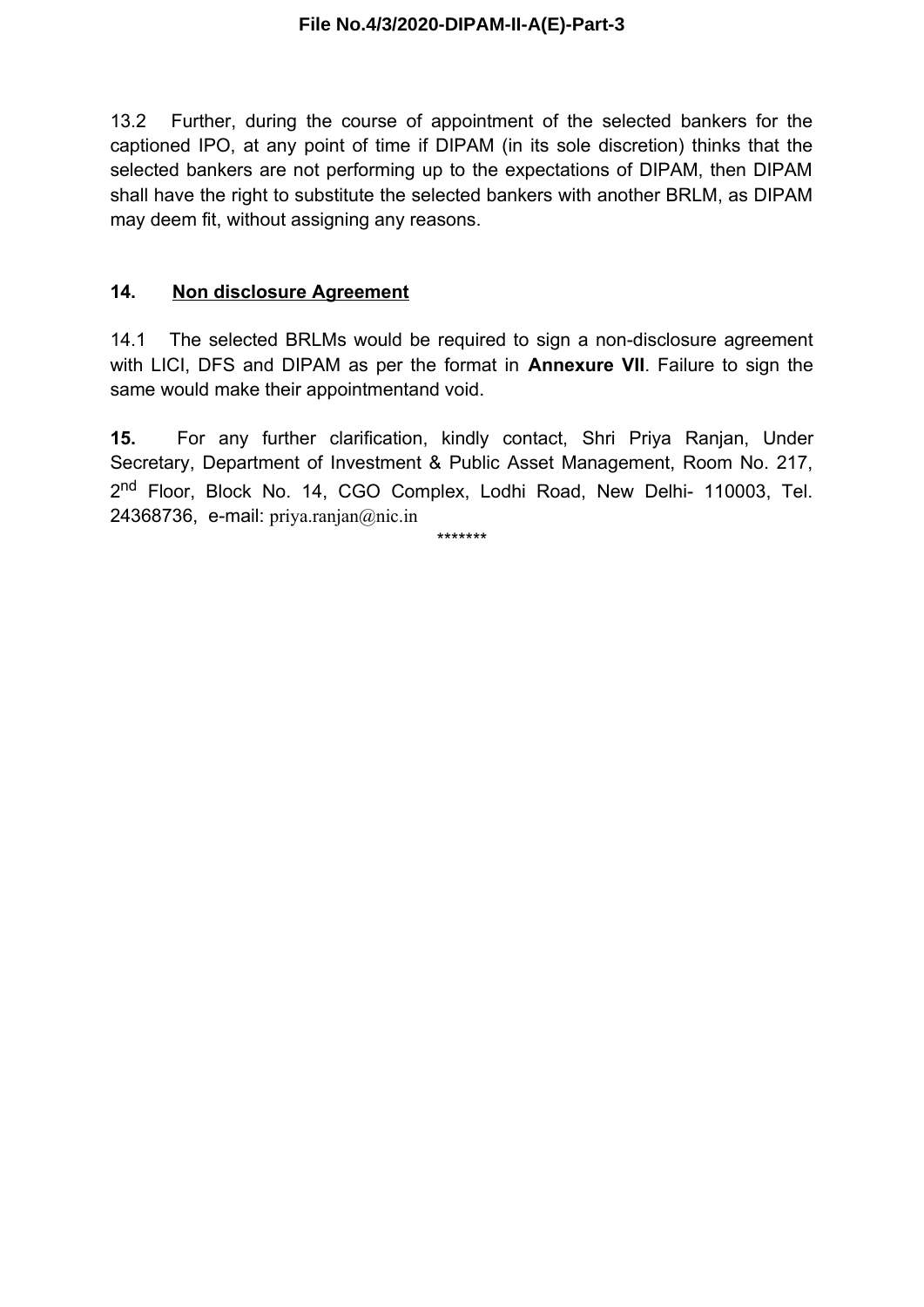## **Annexure –I**

## **Instructions to Bidders for Online Bid Submission**

The bidders are required to submit soft copies of their bids electronically on the CPP Portal, using valid Digital Signature Certificates. The instructions given below are meant to assist the bidders in registering on the CPP Portal, prepare their bids in accordance with the requirements and submitting their bids online on the CPP Portal.

More information useful for submitting online bids on the CPP Portal may be obtained at: https://eprocure.gov.in/eprocure/app

## **REGISTRATION**

- 1. Bidders are required to enroll on the e-Procurement module of the Central Public Procurement Portal (URL: https://eprocure.gov.in/eprocure/app) by clicking on the link "**Online bidder Enrollment**" on the CPP Portal **which is free of charge.**
- 2. As part of the enrolment process, the bidders will be required to choose a unique username and assign a password for their accounts.
- 3. Bidders are advised to register their valid email address and mobile numbers as part of the registration process. These would be used for any communication from the CPP Portal.
- 4. Upon enrolment, the bidders will be required to register **their valid Digital Signature Certificate (Class III Certificates with signing key usage)** issued by any Certifying Authority recognized by CCA India (e.g. Sify/ nCode / eMudhra etc.), with their profile.
- 5. Only one valid DSC should be registered by a bidder. Please note that the bidders are responsible to ensure that they do not lend their DSC's to others which may lead to misuse.
- 6. Bidder then logs in to the site through the secured log-in by entering their user ID / password and the password of the DSC / e-Token.

## **SEARCHING FOR RFP/RFP DOCUMENTS**

- 1. There are various search options built in the CPP Portal, to facilitate bidders to search active tenders/bids by several parameters. These parameters could include Tender ID, Organization Name, Location, Date, Value, etc. There is also an option of advanced search for tenders/RFPs, wherein the bidders may combine a number of search parameters such as Organization Name, Form of Contract, Location, Date, Other keywords etc. to search for a RFP published on the CPP Portal.
- 2. Once the bidders have selected the RFPs they are interested in, they may download the required documents / RFP schedules. These RFPs can be moved to the respective 'My Tenders' folder. This would enable the CPP Portal to intimate the bidders through SMS / e-mail in case there is any corrigendum issued to the RFP document.
- 3. The bidder should make a note of the unique Tender ID assigned to each tender/RFP, in case they want to obtain any clarification / help from the Helpdesk.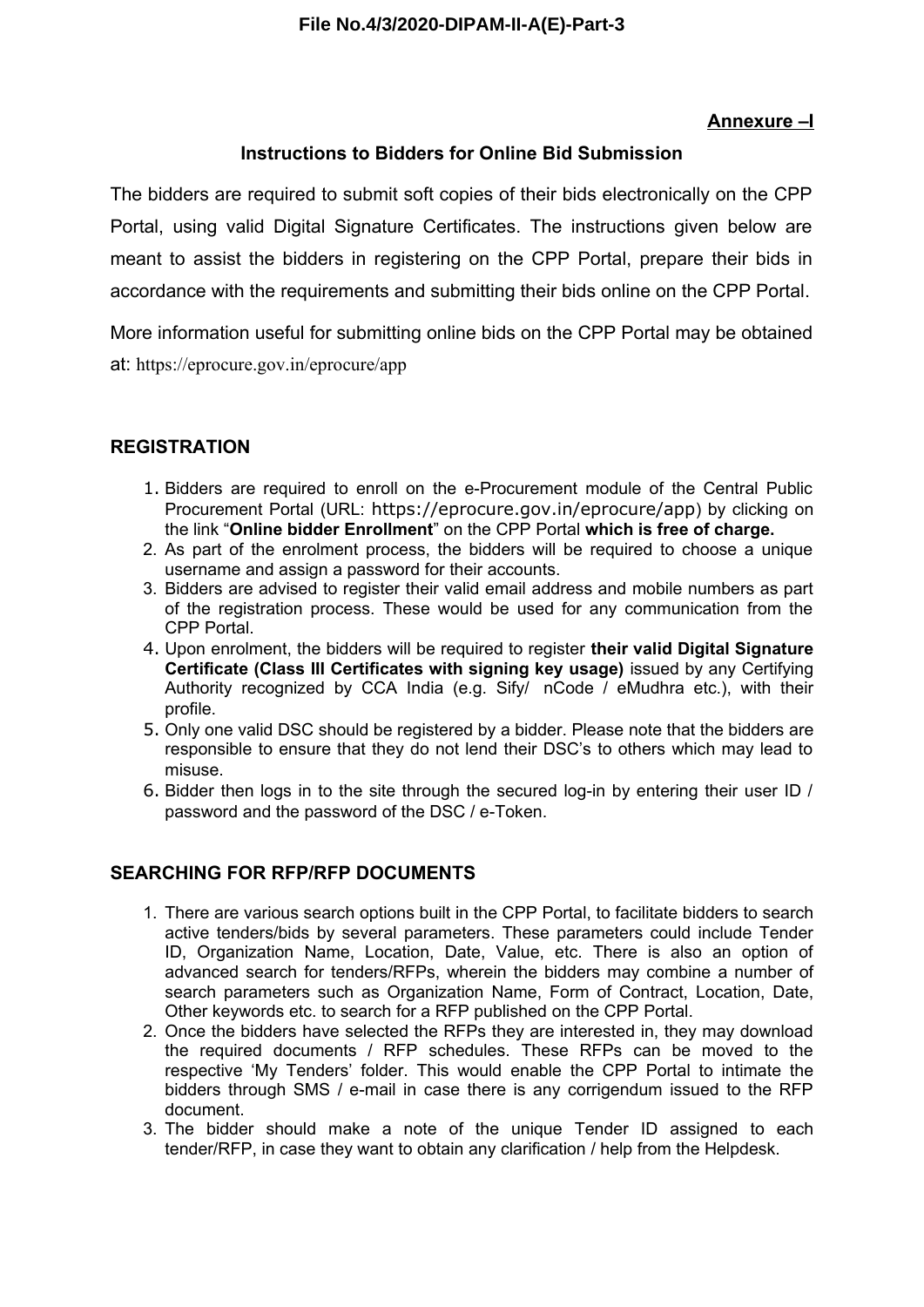### **PREPARATION OF BIDS**

- 1. Bidder should take into account any corrigendum published on the RFP document before submitting their bids.
- 2. Please go through the RFP advertisement and the RFP document carefully to understand the documents required to be submitted as part of the bid. Please note the number of covers in which the bid documents have to be submitted, the number of documents - including the names and content of each of the document that need to be submitted. Any deviations from these may lead to rejection of the bid.
- 3. Bidder, in advance, should get ready the bid documents to be submitted as indicated in the RFP document / schedule and generally, they can be in PDF / XLS / RAR / DWF/JPG formats. Bid documents may be scanned with 100 dpi with black and white option which helps in reducing size of the scanned document.
- 4. To avoid the time and effort required in uploading the same set of standard documents which are required to be submitted as a part of every bid, a provision of uploading such standard documents (e.g. PAN card copy, annual reports, auditor certificates etc.) has been provided to the bidders. Bidders can use "My Space" or ''Other Important Documents'' area available to them to upload such documents. These documents may be directly submitted from the "My Space" area while submitting a bid, and need not be uploaded again and again. This will lead to a reduction in the time required for bid submission process.

### **SUBMISSION OF BIDS**

- 1. Bidder should log into the site well in advance for bid submission so that they can upload the bid in time i.e. on or before the bid submission time. Bidder will be responsible for any delay due to other issues.
- 2. The bidder has to digitally sign and upload the required bid documents one by one as indicated in the RFP document.
- 3. Bidder has to select the payment option as "offline" to pay the RFP fee / EMD as applicable and enter details of the instrument.
- 4. Bidder should prepare the EMD as per the instructions specified in the RFP document. The original should be posted/couriered/given in person to the concerned official, latest by the last date of bid submission or as specified in the RFP documents. The details of the DD/any other accepted instrument, physically sent, should tally with the details available in the scanned copy and the data entered during bid submission time. Otherwise the uploaded bid will be rejected.
- 5. Bidders are requested to note that they should necessarily submit their financial bids in the format provided and no other format is acceptable. If the price bid has been given as a standard BoQ format with the RFP document, then the same is to be downloaded and to be filled by all the bidders. Bidders are required to download the BoQ file, open it and complete the white coloured (unprotected) cells with their respective financial quotes and other details (such as name of the bidder). No other cells should be changed. Once the details have been completed, the bidder should save it and submit it online, without changing the filename. If the BoQ file is found to be modified by the bidder, the bid will be rejected.
- 6. The server time (which is displayed on the bidders' dashboard) will be considered as the standard time for referencing the deadlines for submission of the bids by the bidders, opening of bids etc. The bidders should follow this time during bid submission.
- 7. All the documents being submitted by the bidders would be encrypted using PKI encryption techniques to ensure the secrecy of the data. The data entered cannot be viewed by unauthorized persons until the time of bid opening. The confidentiality of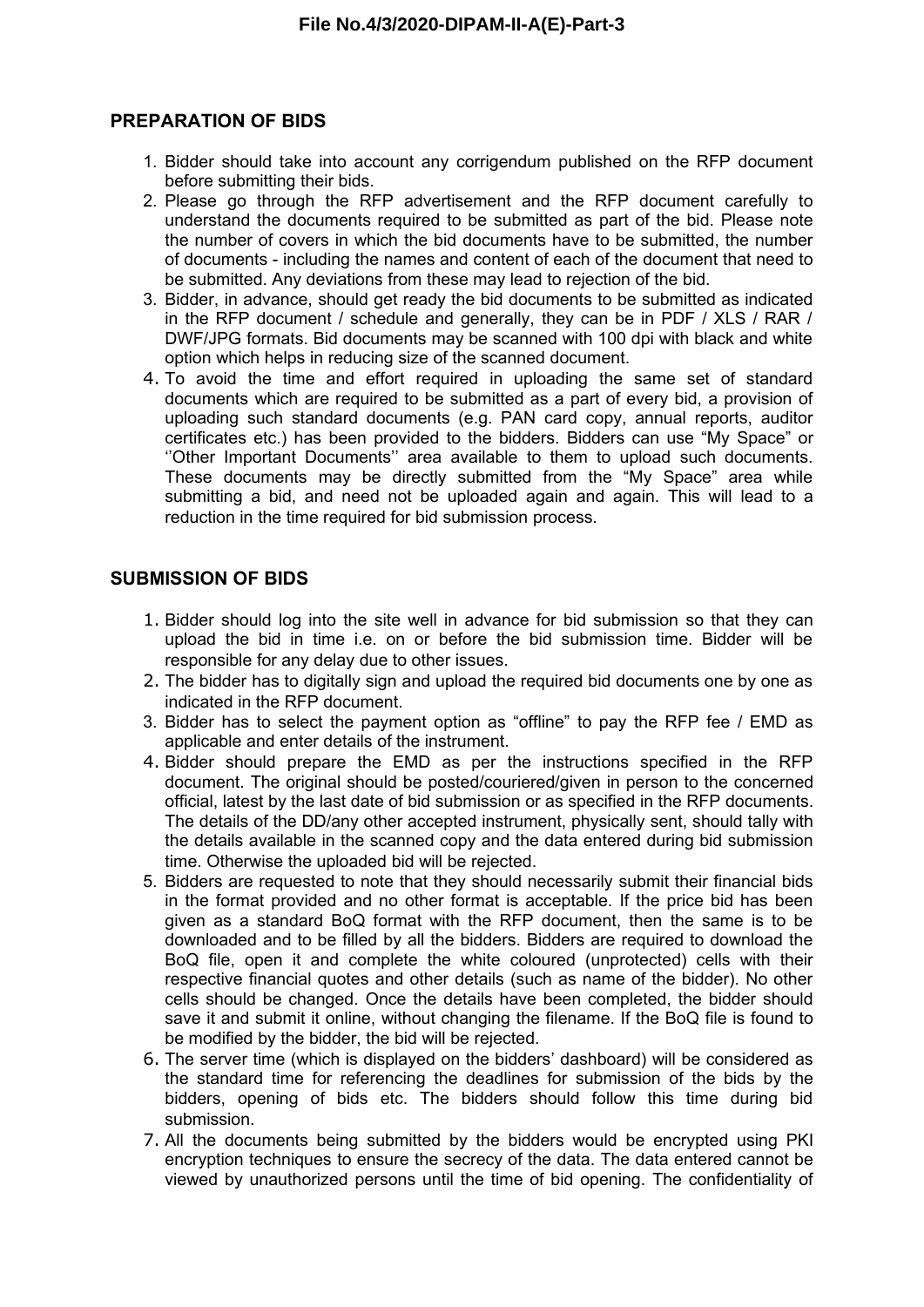the bids is maintained using the secured Socket Layer 128 bit encryption technology. Data storage encryption of sensitive fields is done. Any bid document that is uploaded to the server is subjected to symmetric encryption using a system generated symmetric key. Further this key is subjected to asymmetric encryption using buyers/bid openers public keys. Overall, the uploaded RFP documents become readable only after the bid opening by the authorized bid openers.

- 8. The uploaded bid documents become readable only after the bid opening by the authorized bid openers.
- 9. Upon the successful and timely submission of bids (i.e. after Clicking "Freeze Bid Submission" in the portal), the portal will give a successful bid submission message & a bid summary will be displayed with the bid no. and the date & time of submission of the bid with all other relevant details.
- 10.The bid summary has to be printed and kept as an acknowledgement of the submission of the bid. This acknowledgement may be used as an entry pass for any bid opening meetings.

## **ASSISTANCE TO BIDDERS**

- 1. Any queries relating to the bid document and the terms and conditions contained therein should be addressed to the Bid Inviting Authority for a bid or the relevant contact person indicated in the bid.
- 2. Any queries relating to the process of online bid submission or queries relating to CPP Portal in general may be directed to the 24x7 CPP Portal Helpdesk.

\*\*\*\*\*

**Annexure - II**

# **INDICATIVE LIST OF STATIONERY FOR THE "INITIAL PUBLIC OFFER" IN RESPECT OF LICI.**

| <b>Sr.</b> Description         |
|--------------------------------|
| 1 DRAFT RED HERRING PROSPECTUS |
|                                |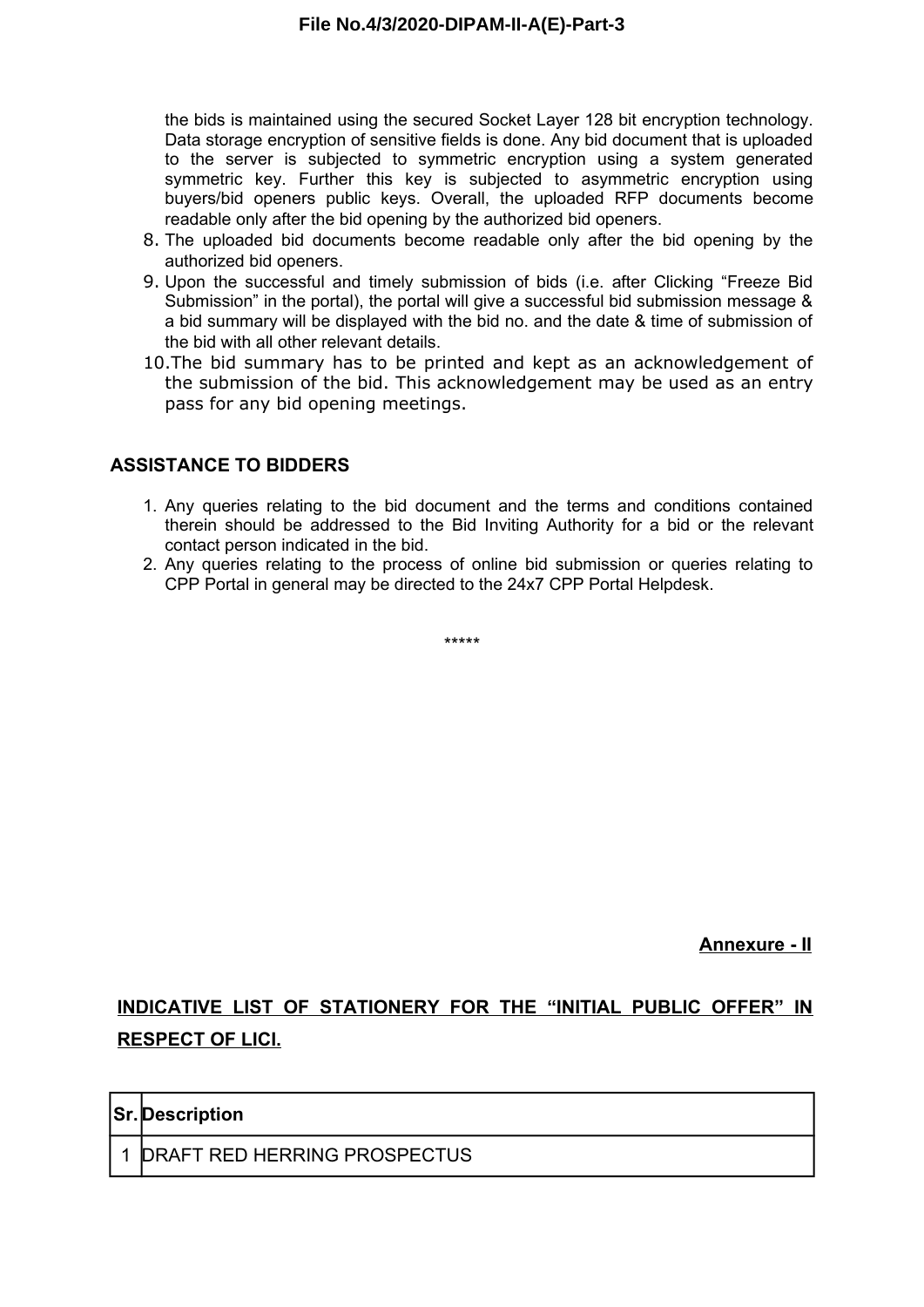|   | 2 RED HERRING PROSPECTUS (ORDINARY & SPECIAL)                                     |  |  |  |  |  |  |  |
|---|-----------------------------------------------------------------------------------|--|--|--|--|--|--|--|
|   | 3 PROSPECTUS                                                                      |  |  |  |  |  |  |  |
| 4 | BID CUM APPLICATION FORM WITH MEMORANDUM IN BOOK FORM<br>(RESIDENT/NRI/EMPLOYEES) |  |  |  |  |  |  |  |
| 5 | <b>POSTERS/BANNERS</b>                                                            |  |  |  |  |  |  |  |
| 6 | CAN, REFUND STATIONERY ETC.                                                       |  |  |  |  |  |  |  |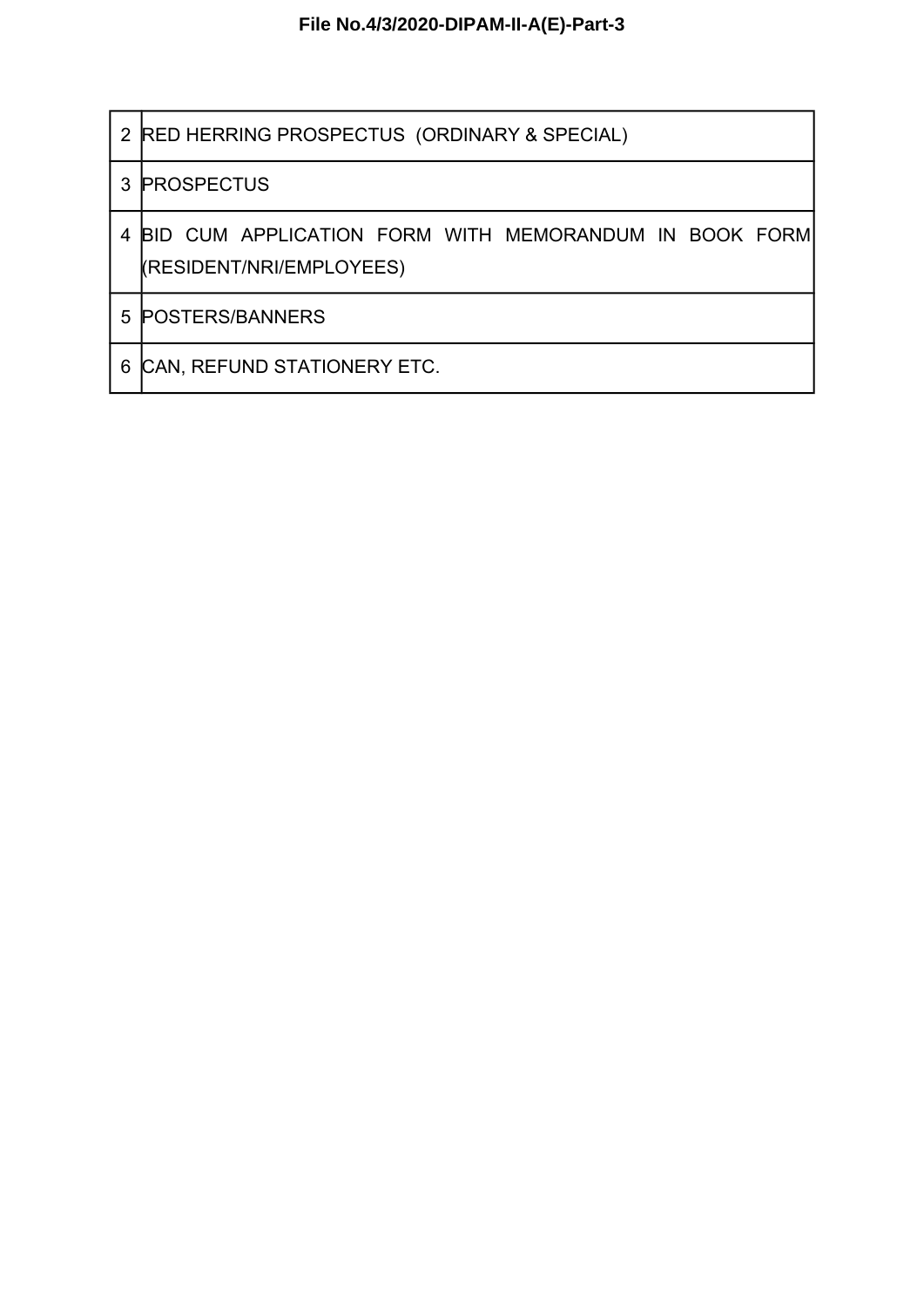**Annexure - III**

# **DETAILS OF DOMESTIC / INTERNATIONAL EQUITY PUBLIC OFFERINGS (IPO/ FPO/ OFS/QIP)**

|                            |            |     |            |             | $[01.04.2016$ $-01.04.2017$ $-01.04.2018$ $-01.04.2019$ |               |            |         | $-01.04.2020$                                                              |         |
|----------------------------|------------|-----|------------|-------------|---------------------------------------------------------|---------------|------------|---------|----------------------------------------------------------------------------|---------|
| Parameters                 | 31.03.2017 |     | 31.03.2018 |             | 31.03.2019                                              |               | 31.03.2020 |         | 31.03.2021                                                                 |         |
|                            |            |     |            |             |                                                         |               |            |         | Man-date Value Man-date Value Man-date Value Man-date Value Man-date Value |         |
|                            |            | Cr) |            | $(\hat{C})$ |                                                         | $(^\circ$ Cr) |            | $($ Cr) |                                                                            | $($ Cr) |
| <b>DOMESTIC</b>            |            |     |            |             |                                                         |               |            |         |                                                                            |         |
| EQUITY PUBLIC <sub>2</sub> |            |     |            |             |                                                         |               |            |         |                                                                            |         |
| <b>OFFERINGS</b>           | B          |     | B          |             | З                                                       |               |            |         |                                                                            |         |
| <b>TOTAL</b>               |            |     |            |             |                                                         |               |            |         |                                                                            |         |
| <b>INTERNATIONAL 11</b>    |            |     |            |             |                                                         |               |            |         |                                                                            |         |
| EQUITY PUBLIC <sup>2</sup> |            |     |            |             |                                                         |               |            |         |                                                                            |         |
| <b>OFFERINGS</b>           |            |     | ß          |             | ვ                                                       |               |            |         |                                                                            |         |
| <b>TOTAL</b>               |            |     |            |             |                                                         |               |            |         |                                                                            |         |
| <b>PUBLIC</b>              |            |     |            |             |                                                         |               |            |         |                                                                            |         |
| <b>OFFERINGS</b>           |            |     |            |             |                                                         |               |            |         |                                                                            |         |
| OUT/B<br><b>PULLED</b>     |            |     | R          |             | R                                                       |               |            |         |                                                                            |         |
| <b>WITHDRAWN</b>           |            |     |            |             |                                                         |               |            |         |                                                                            |         |
| PRE OR POST                |            |     |            |             |                                                         |               |            |         |                                                                            |         |
| <b>ROADSHOW</b>            |            |     |            |             |                                                         |               |            |         |                                                                            |         |
| <b>TOTAL</b>               |            |     |            |             |                                                         |               |            |         |                                                                            |         |

**Note:** 1. Please indicate whether you were engaged by Government of India for any Equity Public Offering, other than those mentioned above and if so, furnish details.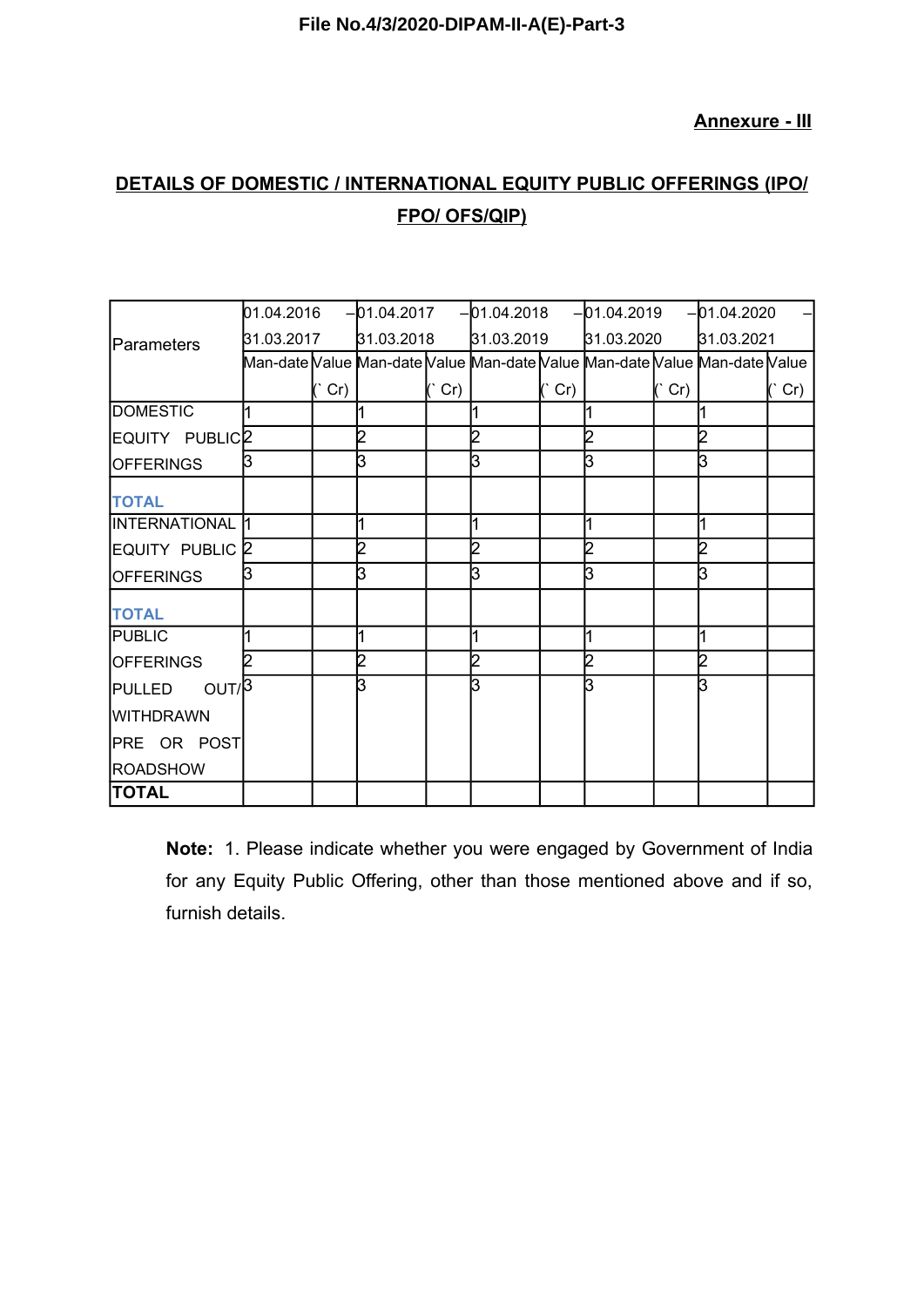## **Annexure - IV**

### No. 5/3/2011-Policy Government of India Ministry of Finance Department of Disinvestment

Block 14, CGO Complex, Lodhi Road, New Delhi- 110003

Dated the 8<sup>th</sup> June, 2011

### **OFFICE MEMORANDUM**

## **Subject: Guidelines for qualification of Advisers for disinvestment process.**

In order to inspire public confidence in the selection of Advisers through competitive bidding, the Government had framed comprehensive and transparent guidelines defining the criteria for their selection. In addition to using a set of criteria like sector experience, knowledge, commitment etc., additional criteria for qualification/disqualification of the parties to act as Advisers to the Government for disinvestment transactions were prescribed by the Department of Disinvestment vide its O.M. No. 5/3/2011 – Policy dated 2.5.2011.

2. In supersession of the above-mentioned O.M. of this Department, the revised criteria for qualification/disqualification of the parties to act as Advisers for disinvestment transactions would be as under:

- a. Any conviction by a Court of Law or indictment/adverse order by a regulatory authority for a grave offence against the Advising concern or its sister concern would constitute a disqualification. Grave offence would be defined to be of such a nature that it outrages the moral sense of the community. The decision in regard to the nature of offence would be taken on a case-to-case basis after considering the facts of the case and relevant legal principles by the Government. Similarly, the decision in regard to the relationship between the sister concerns would be taken based on relevant facts and after examining whether the two concerns are substantially controlled by the same person/persons.
- b. In case such a disqualification takes place, after the entity has already been appointed as Adviser, the party would be under an obligation to withdraw voluntarily from the disinvestment process, failing which the Government would have the liberty to terminate the appointment/contract.
- c. Disqualification shall continue for a period that Government deems appropriate.
- d. Any entity, which is disqualified from participating in the disinvestment process, would not be allowed to remain associated with it or get associated merely because it has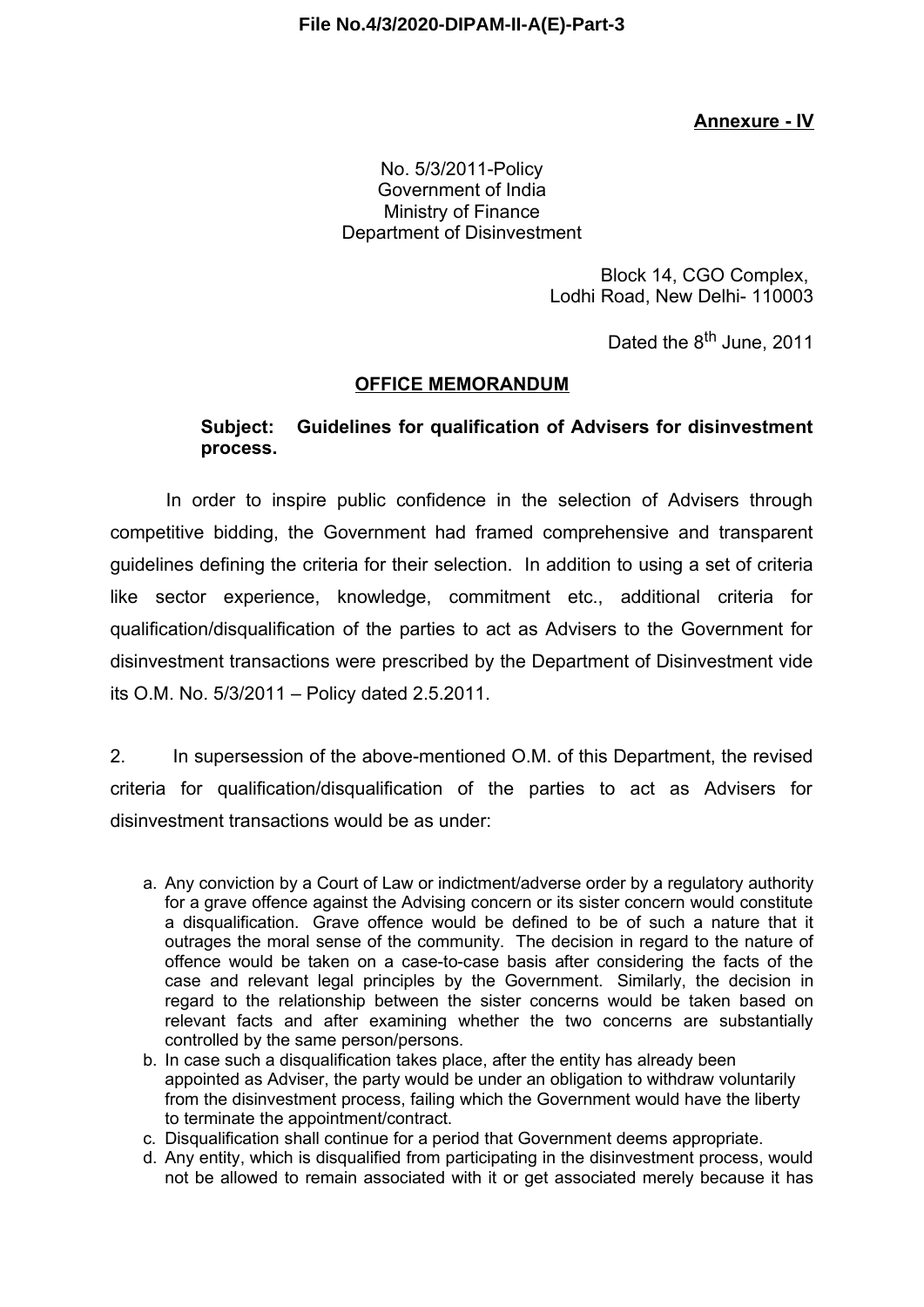preferred an appeal against the order based on which it has been disqualified. The mere pendency of appeal will have no effect on the disqualification.

- e. The disqualification criteria would come into effect immediately and would apply to all the Advisers already appointed by the Government for various disinvestment transactions, which have not yet been completed.
- f. Before disqualifying a concern, a Show Cause Notice why it should not be disqualified would be issued to it and it would be given an opportunity to explain its position.
- g. Henceforth, these criteria will be prescribed in the advertisements seeking Expressions of Interest (EOI) from the interested parties to act as Adviser. Further, the interested parties shall be required to provide with their EOI an undertaking to the effect that no investigation by a regulatory authority is pending against them. In case any investigation is pending against the concern or its sister concern or against the CEO or any of its Directors/Managers/Employees, full details of such investigation including the name of the investigating agency, the charge/offence for which the investigation has been launched, name and designation of persons against whom the investigation has been launched and other relevant information should be disclosed, to the satisfaction of the Government. For other criteria also, similar undertaking will be obtained along with EOI. They would also have to give an undertaking that if they are disqualified as per the prescribed criteria, at any time before the transaction is completed, they would be required to inform the Government of the same and voluntarily withdraw from the assignment.
- h. The interested parties would also be required to submit a list of or disclose any mandated transactions which are in the same line of business as that of the company (being disinvested) in respect of any transaction of same nature as the transaction for which the Government and/or the Company (being disinvested) is proposing to select or have appointed the Adviser and confirm in writing that there exists no conflict of interest as on the date of submitting their proposal for appointment/ their appointment as Advisers in handling of the transaction and that, in future, if such a conflict of interest arises, the Adviser would immediately intimate the Government/Company (being disinvested) of the same.

The Government/Company (being disinvested) shall at its sole discretion after providing due and reasonable opportunity decide whether such future conflict of interest shall materially adversely affect the interest of the Government and the Company (being disinvested) in relation to the transaction and shall be entitled to grant the consent to the Adviser to continue as Adviser or terminate the appointment of the Adviser. For disinvestment purposes, conflict of interest is defined to include engaging in any activity or business by the Adviser in association with any third Party, during the engagement, which would or may be reasonably expected to, directly or indirectly, materially adversely affect the interest of Government of India and/ or the Company (being disinvested) in relation to the transaction, and in respect of which the Adviser has or may obtain any proprietary or confidential information during the engagement, that, if known to any other client of the Adviser, could be used in any manner by such client to the material disadvantage of Government of India and/ or the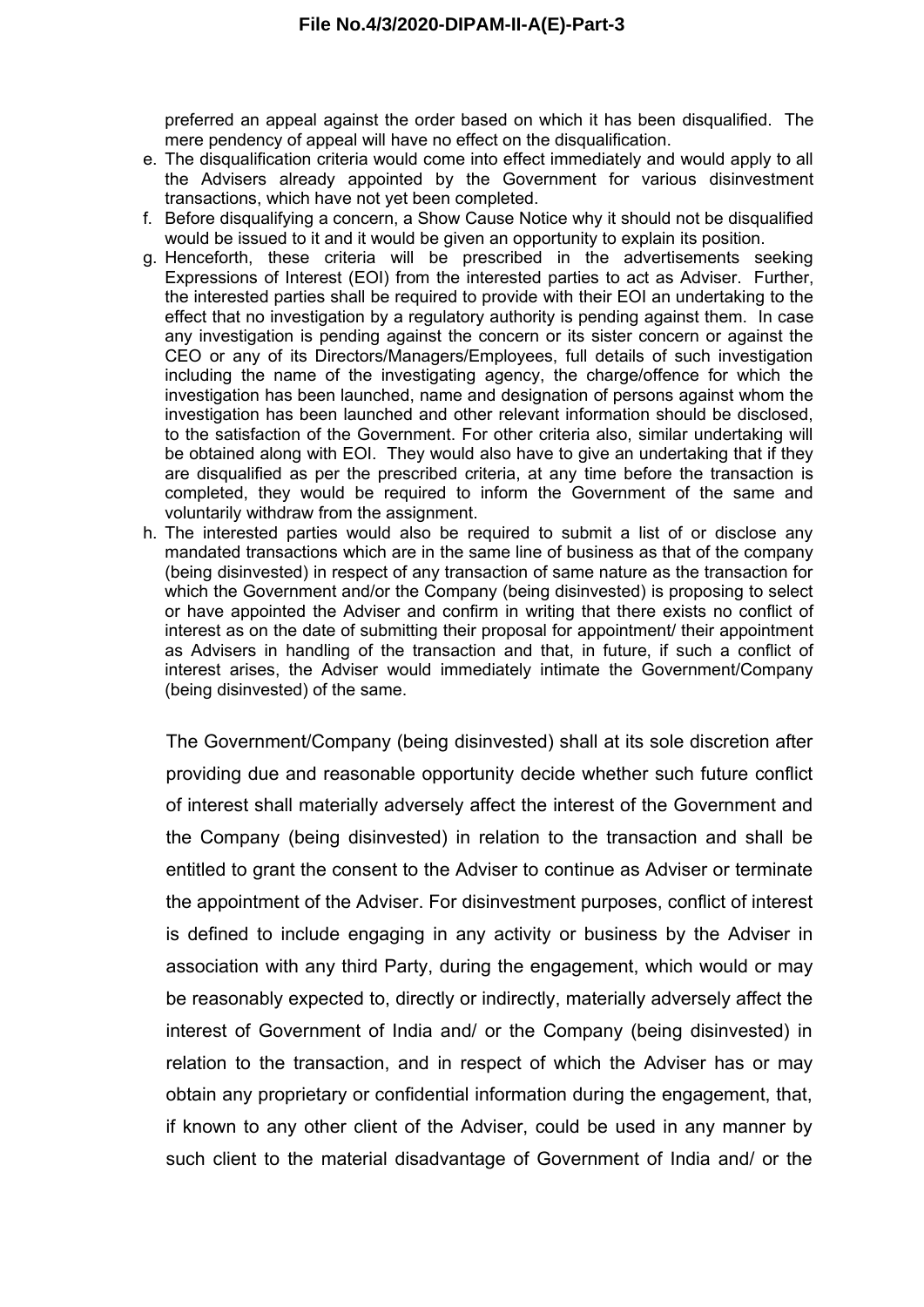Company (being disinvested) in the transaction.

- i. The conflict of interest would be deemed to have arisen if any Adviser in respect of the transaction is appointed by a third party for advising or acting on behalf of or associated with any other person or entity (including any company, partnership, proprietary concern or individual or an HUF or association of persons or body of individuals) which is engaged in the same line of business as that of the Company (being disinvested), in respect of any transaction of same nature as the transaction for which the Government and/or the Company (being disinvested) is proposing to select or have appointed the Adviser. Further, the decision of the Government/Company (being divested) as to whether such other person or entity is engaged in the same line of business as that of the Company being disinvested, shall be final and binding on the Adviser.
- j. The conflict of interest would also be deemed to have arisen if any Adviser firm/ concern has any professional or commercial relationship with any bidding firm/ concern for the same disinvestment transaction during the pendency of such transaction. In this context, both Adviser firm and bidding firm would mean the distinct and separate legal entities and would not include their sister concern, group concern or affiliates etc. The professional or commercial relationship is defined to include acting on behalf of the bidder or undertaking any assignment for the bidder of any nature, whether or not directly related to disinvestment transaction. (This clause is applicable in strategic sale only).
- k. The interested parties would also be required to give information and disclose that as on the date of submitting their proposal for appointment/ their appointment as Advisers in respect of the transaction, they are advising or acting on behalf of or associated with any other person or entity (including any company, partnership, proprietary concern or individual or an HUF or association of persons or body of individuals) which is engaged in the same line of business as that of the Company (being disinvested), in respect of any transaction of same nature as the transaction for which the Government and/or the Company (being disinvested) is proposing to select or have appointed the Adviser.

- In the event the Adviser fails to disclose that it is advising or acting on behalf of or associated with any other person or entity which is engaged in the same line of business as that of the Company (being disinvested), in respect of any transaction of same nature as the transaction for which the Government and/ or the Company (being disinvested) is proposing to select or have appointed the Adviser, at the time of giving the afore-mentioned undertaking, the Government/Company (being disinvested) shall be entitled to terminate their appointment. Before terminating the appointment, a show cause notice stating why its appointment should not be terminated would be issued giving it an opportunity to explain its position.

l. For a period commencing from the date of appointment of the Adviser till the completion of the transaction, the Adviser shall keep the Company/ Government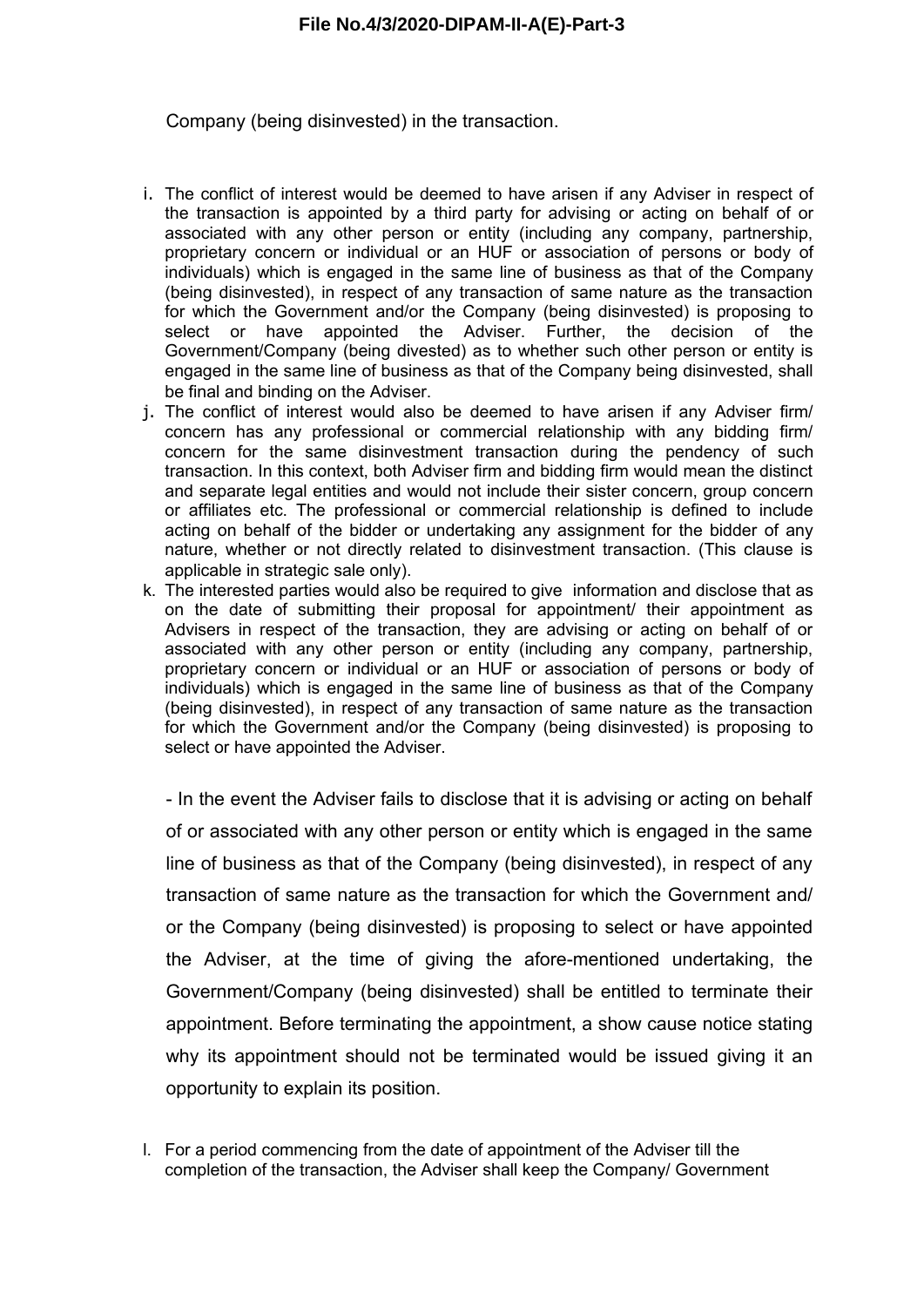informed of any mandate/contract entered into to advise or act on behalf of or associate itself with, any other person or entity (including any company, partnership, proprietary concern or individual or an HUF or association of persons or body of individuals) which is engaged in the same line of business as that of the Company being disinvested, in respect of any transaction of same nature as the transaction in respect of which the Adviser has been appointed as the Adviser. Provided that, if six months or more have elapsed from the date of appointment as Adviser to the government disinvestment transaction, the Adviser would normally be permitted by the Government/Company (being disinvested), save for exigent circumstances. The decision of the Government/Company (being disinvested) in this regard shall be final and binding on the Adviser. Further, the decision of the Government/Company (being divested) as to whether such other person or entity is engaged in the same line of business as that of the Company being disinvested, shall be final and binding on the Adviser.

- m. For the purpose of clauses (k) and (l) above, the 'nature' of transaction may include, but not be limited to, a capital market transaction which in turn could include, but not be limited to, a domestic offering of shares or any other security, whether by way of Initial Public Offer or Further public offer or qualified institutions placement or issue of IDRs or by any other manner, as well as the international offering of securities, whether by way of issue of ADRs, GDRs or FCCBs or by any other manner.
- n. In the event the Adviser fails to obtain the prior written consent of the Government/Company (being disinvested) as aforesaid, the Government/ Company (being disinvested) shall be entitled to terminate the appointment of the Adviser. Before terminating the appointment, a show cause notice stating why its appointment should not be terminated would be issued to the Adviser giving it an opportunity to explain its position.

(V.P. Gupta) Deputy Secretary to the Government of India Tel: 2436 8036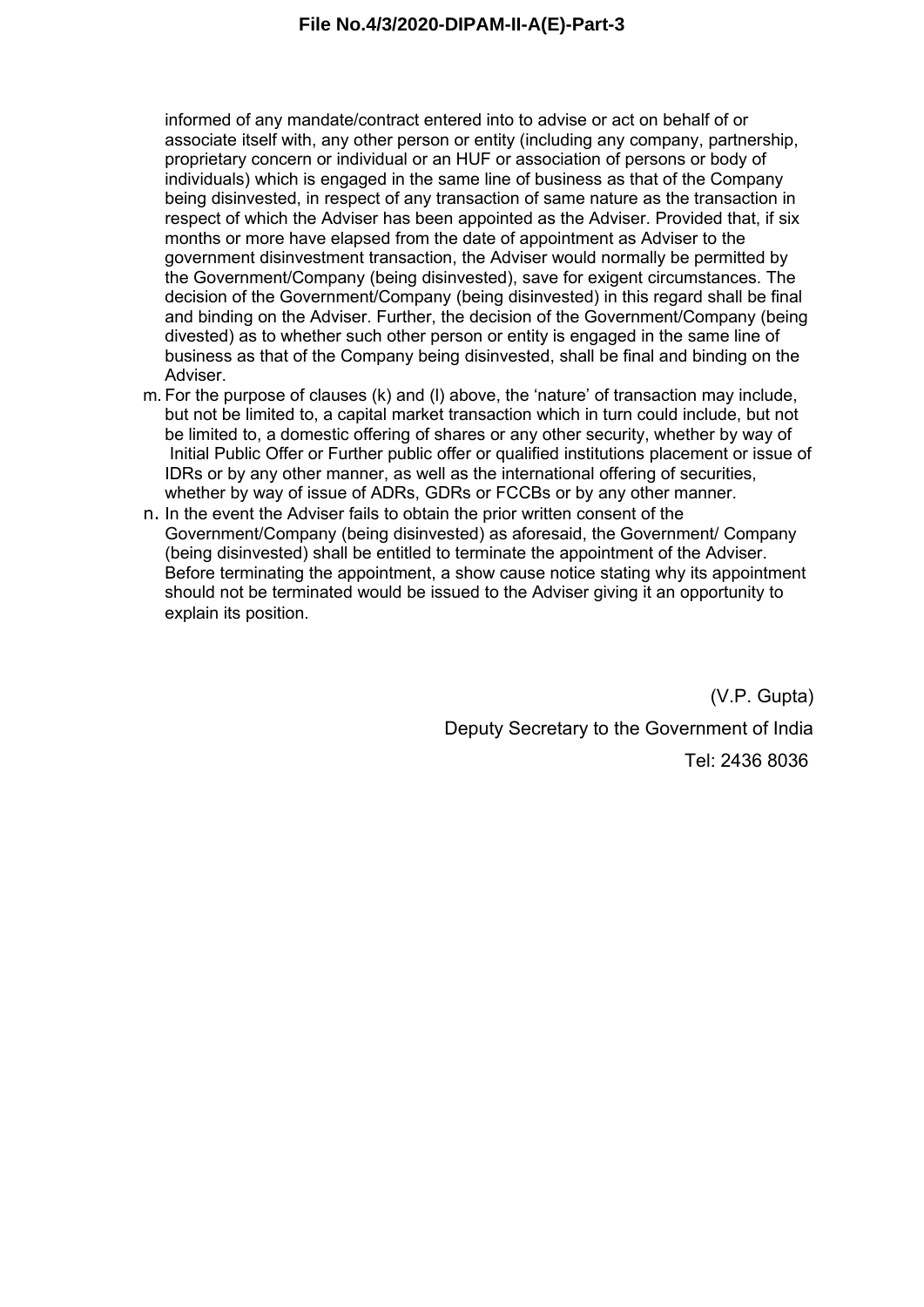## **Annexure - V**

## **FORMAT OF UNCONDITIONAL BID ON THE LETTERHEAD OF THE BIDDER**

This is to certify that the fee quoted by us for engagement as Book Running Lead Managers for disinvestment in LICI through "Initial Public Offer" is in accordance with the terms and conditions laid down in the Request for Proposals displayed on the website of the Department of Investment and Public Asset Management and is unconditional.

Seal with signatures of authorized signatory of the Merchant Banker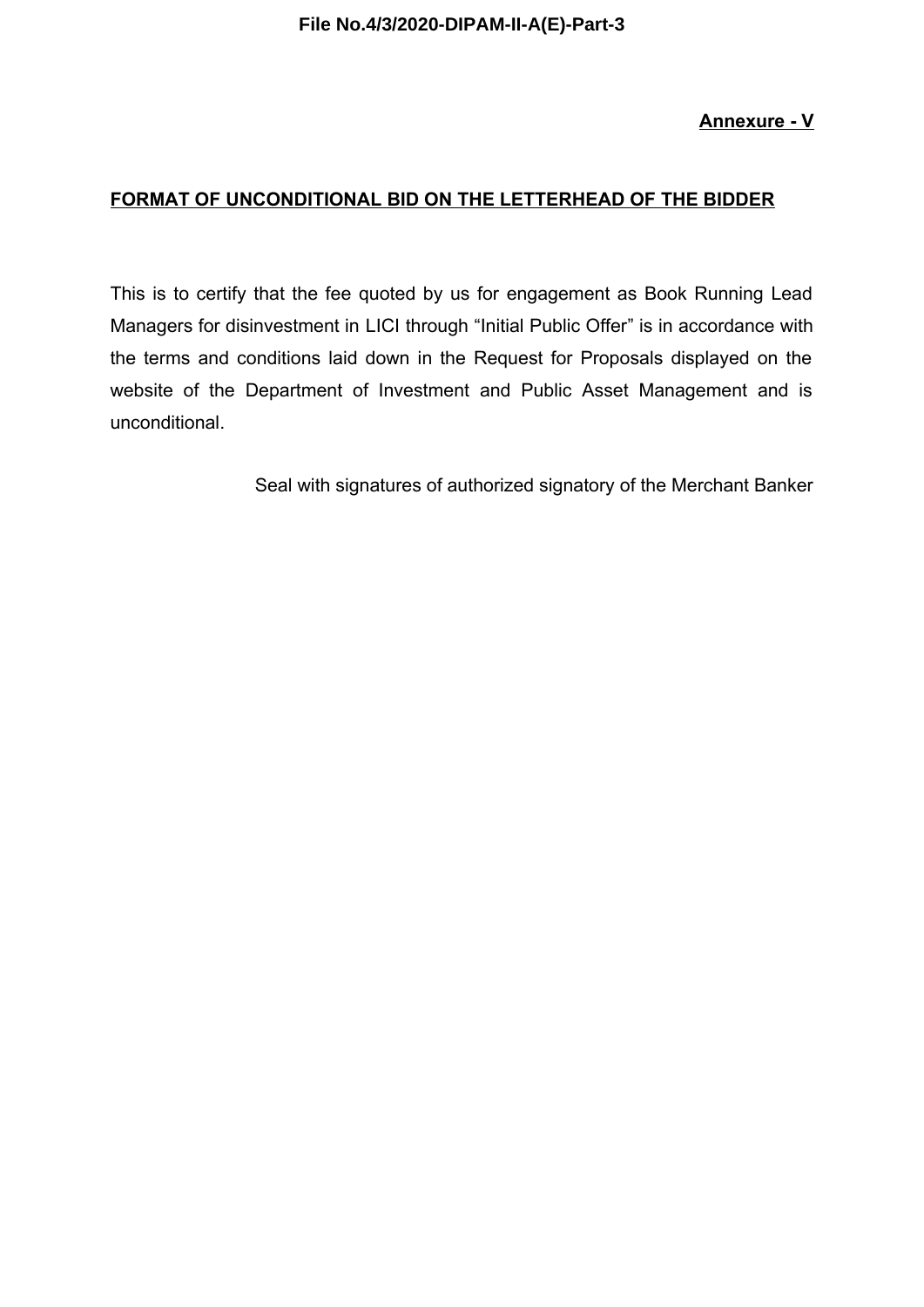## **Annexure - VI**

# **Format of Financial Bid on the Letterhead of the Bidder**

| . ات | Description of work(LICI) | Fee quoted |
|------|---------------------------|------------|
| No.  |                           | (in INR)   |
|      |                           |            |
|      |                           |            |

Note:

- 1. In case of any, mismatch in fee quoted in the figures and the fee quoted in words, then fee quoted in words will be taken as correct for all purposes.
- 2. Since the bid is exclusive of GST, any additional liability of tax that may arise either on account of change in tax rate or additional taxes by the Central or State Governments, shall be the responsibility of the bidder.

**Above format is to be filled and uploaded in BoQ format provided along with the tender document on CPP portal (**https://eprocure.gov.in/eprocure/app**).**

Seal with signatures of authorized signatory of the Bidder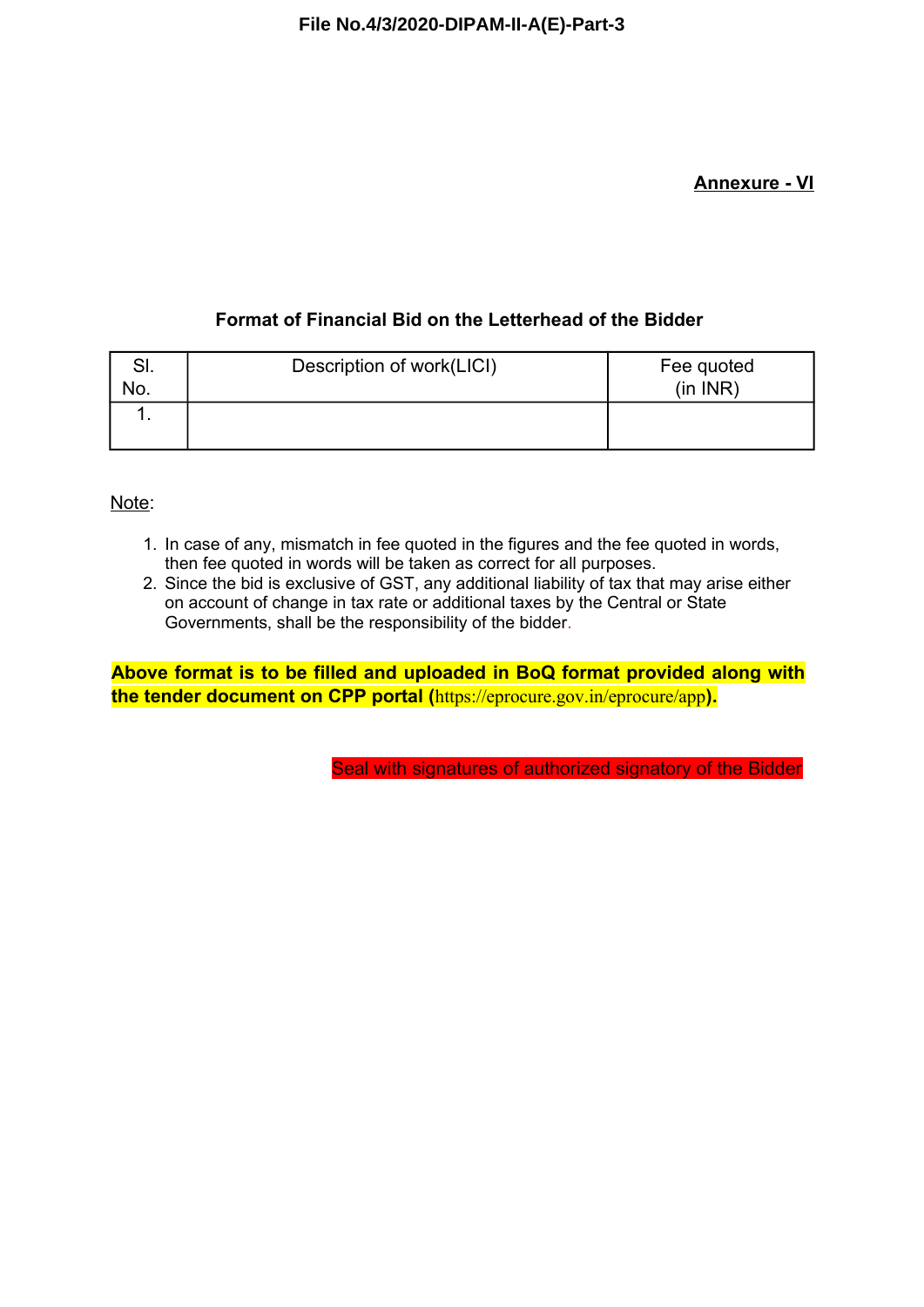## **Annexure-VII**

## **TENDER ACCEPTANCE LETTER**

(To be given on Company Letter Head)

Date:

To,

Sub: Acceptance of Terms & Conditions of RFP.

\_\_\_\_\_\_\_\_\_\_\_\_\_\_\_\_\_\_\_\_\_\_

| RFP Reference No: |    |            |       |                          |
|-------------------|----|------------|-------|--------------------------|
| Name              | Οt | <b>RFP</b> | Work: | $\overline{\phantom{a}}$ |

Dear Sir,

 $\overline{\phantom{a}}$ 

1. I/ We have downloaded / obtained the RFP for the above mentioned 'RFP/Work' from the web site(s) namely:

\_\_\_\_\_\_\_\_\_\_\_\_\_\_\_\_\_\_\_\_\_\_\_\_\_\_\_\_\_\_\_\_\_\_\_\_\_\_\_\_\_\_\_\_\_\_\_\_\_\_\_\_\_\_\_\_\_\_\_\_\_\_\_\_\_\_\_

as per your advertisement, given in the above-mentioned website(s).

2. I / We hereby certify that I/we have read the entire terms and conditions of the RFP from Page No.  $\qquad \qquad$  to  $\qquad \qquad$  (including all documents like annexure(s), schedule(s), etc.,), which form part of the contract agreement and I / we shall abide hereby by the terms/conditions/clauses contained therein.

3. The corrigendum(s) issued from time to time by your department/ organisation too has also been taken into consideration while submitting this acceptance letter.

4. I / We hereby unconditionally accept the RFP conditions of abovementionedRFP / corrigendum(s) in its totality / entirety.

5. I / We do hereby declare that our Firm has not been blacklisted/ debarred by any Govt. Department/Public sector undertaking.

6. I / We certify that all information furnished by our Firm is true & correct and if the information is found to be incorrect/untrue or found violated, then your department/ organisation shall without giving any notice or reason therefore or summarily reject the bid or terminate the contract, without prejudice to any other rights or remedy including the forfeiture of the full said earnest money deposit.

Yours faithfully,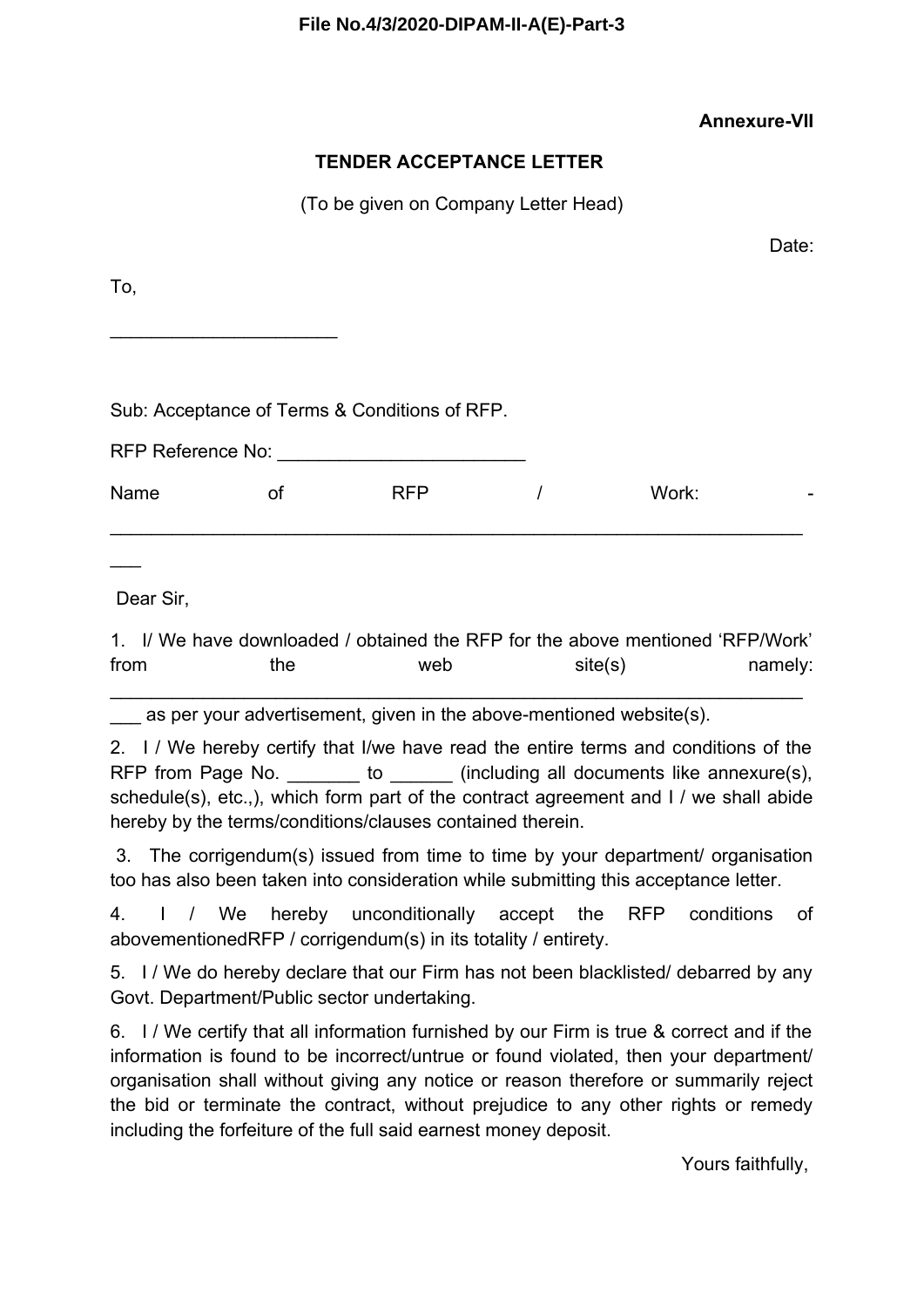(Signature of the Bidder, with Official Seal)

### **Annexure - VII**

### **Non Disclosure Agreement**

# **THIS NON-DISCLOSURE AND CONFIDENTIALITY AGREEMENT** (this "**Agreement**") is executed as of **the contract of the contract of the contract of the contract of the contract of the contract**

**\_\_\_\_\_\_\_\_\_\_\_\_\_\_\_\_\_\_\_**, a \_\_\_\_\_\_\_\_\_\_\_\_\_\_\_\_\_\_\_, having its office at (hereinafter referred to as the "**Receiving Party**", which expression shall, unless repugnant to the context or meaning thereof, be deemed to include its successors and permitted assigns); and

Life Insurance Corporation of India(LICI), a Corporation established under Section 3 of the LIC Act, 1956 and having its Central office at Yogakshema, Jeevan Bima Marg, P.O Box No. 19953, Mumbai - 400021(hereinafter referred to as the "**Disclosing Party**", which expression shall, unless repugnant to the context or meaning thereof, be deemed to include its successors and permitted assigns).

Each of the Receiving Party and Disclosing Party are hereinafter individually referred to as "**Party**" and collectively as "**Parties**".

### **WHEREAS**

A. Pursuant to the Request for Proposal uploaded online on

[\_\_\_\_\_\_\_\_\_\_\_\_\_\_\_\_\_\_\_\_\_\_\_\_\_\_\_\_\_\_\_] the Receiving Party has by letter of engagement issued \_\_\_\_\_\_\_\_\_\_\_\_\_\_\_\_\_\_\_ and accepted on \_\_\_\_\_\_\_\_\_\_\_\_\_\_\_\_\_\_\_\_\_\_\_\_been appointed by the Department of Investment and Public Assets Management, Ministry of Finance, Government of India (DIPAM) as [Book Running Lead Manager], to [\_\_\_\_\_\_\_\_\_] ("**Proposed Transaction**"). In this regard, DIPAM has instructed the Receiving Party to enter into this Agreement with the Disclosing Party wherein the Disclosing Party will be sharing with the Receiving Party certain Confidential Information (*defined below*) ("**Purpose**").

B. In light of the above, the Parties are entering into this Agreement to record their understanding concerning the disclosure by the Disclosing Party to the Receiving Party of information that is deemed proprietary or confidential by the Disclosing Party.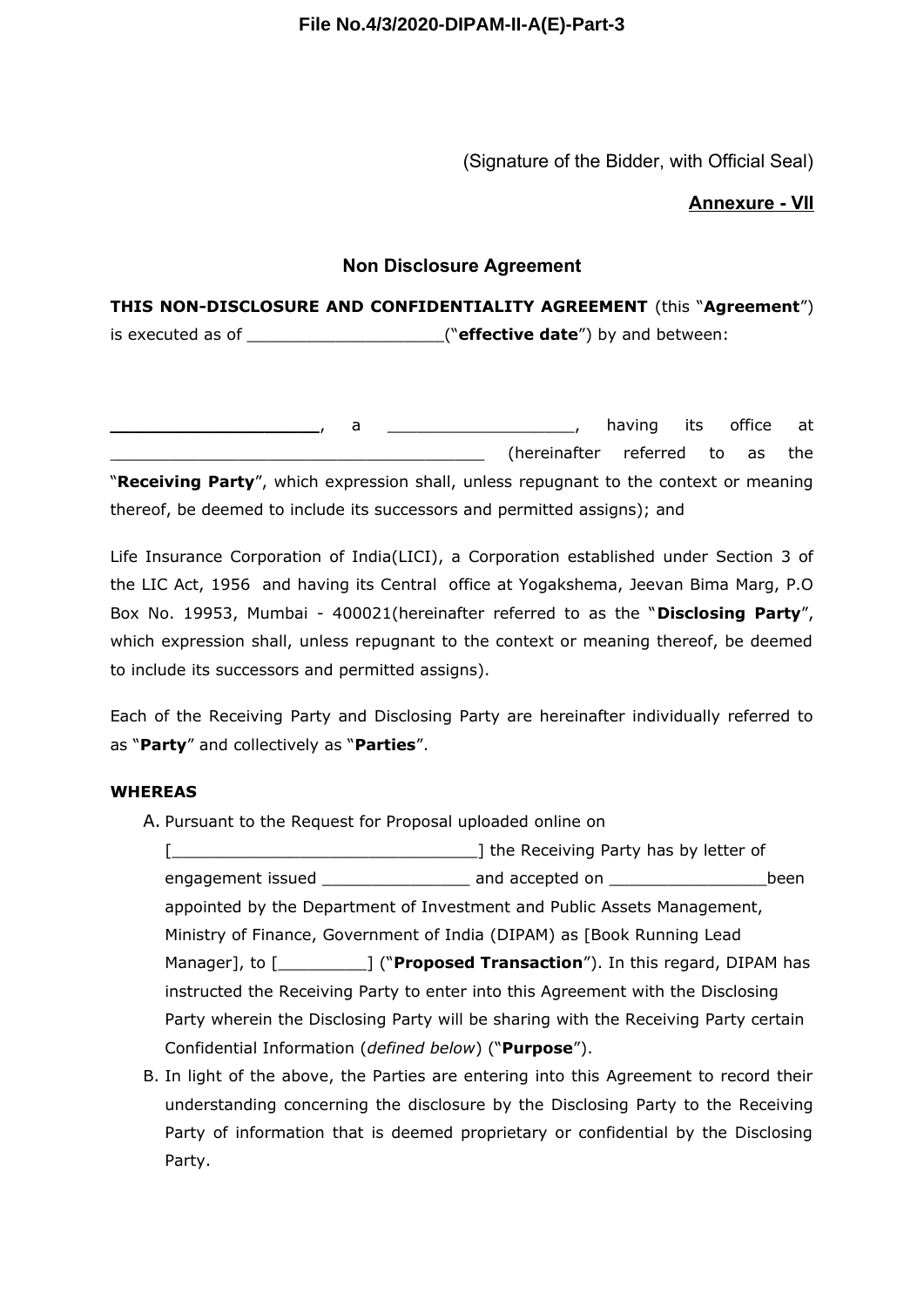N. OW, THEREFORE, in consideration of the premises and the mutual covenants set forth herein, the sufficiency of which is hereby acknowledged, the Parties agree as follows:

#### **1. Definitions and Interpretation**

1.1 In this Agreement, except where the context otherwise requires, the following words and expressions shall have the following meanings:

"**Applicable Law(s)**" means all laws, ordinances, statutes, rules, orders, decrees, injunctions, licenses, permits, approvals, authorizations, consents, waivers, privileges, agreements and regulations, directions, notices, guidelines and circulars of any Indian governmental authority having jurisdiction over the relevant matter as such are in effect as of the date hereof or as may be amended, modified, enacted or revoked from time to time hereafter;

"**Authorized Persons**" shall mean concerning each Party, the directors, officers, employees, agents or advisors (including, without limitation, Subject Matter Experts, attorneys, accountants, consultants, bankers and financial advisors) and controlling persons of such Party; and

"**Confidential Information**" means the confidential, commercial, financial, legal, marketing, business and all other information of whatever nature and in any form relating to the Disclosing Party or its respective businesses or any documents of government authorities in connection with this Agreement including the fact of receiving or requesting such documents or information (whether written or oral, in any form or medium), given/disseminated by the Disclosing Party to the Receiving Party, and any communication between the Parties and/or their Authorized Persons.

1.2 In this Agreement (unless the context requires otherwise):

1.2.1 The terms "hereof", "herein", "hereby", "hereto", "hereunder" and derivative or similar words refer to this entire Agreement;

1.2.2 Heading, sub-headings and bold typeface are only for convenience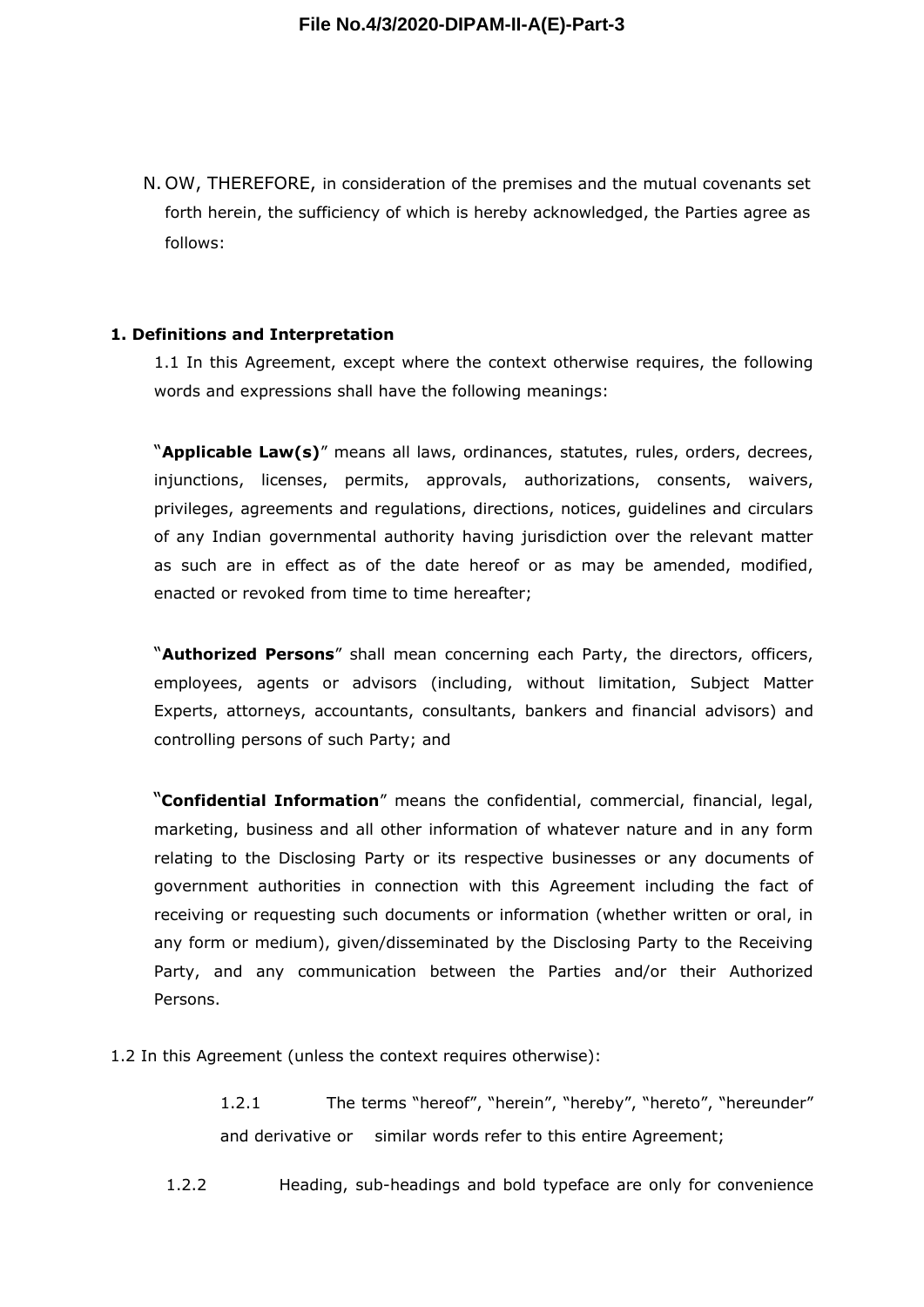and shall be ignored for interpretation;

1.2.3 Any term or expression used but not defined herein shall have the same meaning attributable to it under Applicable Law;

1.2.4 Words importing the singular include the plural and vice-versa; and

1.2.5 Any reference to this Agreement or other document shall include all amendments, changes and/ or modifications made to this Agreement or such other document in accordance with the provisions hereof or thereof.

### **2. Obligations of the Receiving Party**

2.1 The Receiving Party hereby agrees and undertakes that it:

2.1.1 shall keep the Confidential Information confidential subject to the terms and conditions of this Agreement;

2.1.2 shall take all necessary and reasonable actions to maintain the confidentiality of the Confidential Information disclosed to it by the Disclosing Party;

2.1.3 shall not disclose to any third party the facts and any such information which has been made available to it without the prior written consent of the Disclosing Party.;

2.1.4 shall not use the Confidential Information or any part of it for any purpose other than restricted to the intended purposes by the Disclosing Party;

2.1.5 shall not make any copies or make any summaries or transcripts of the whole or any part of the Confidential Information unless required for this Agreement or unless permitted in writing by the Disclosing Party;

2.1.6 Shall notify the Disclosing Party immediately, if it becomes aware that any Confidential Information has been disclosed to or is in the possession of any person who is not an Authorized Person;

2.1.7 shall handover to an Authorised Person of the Disclosing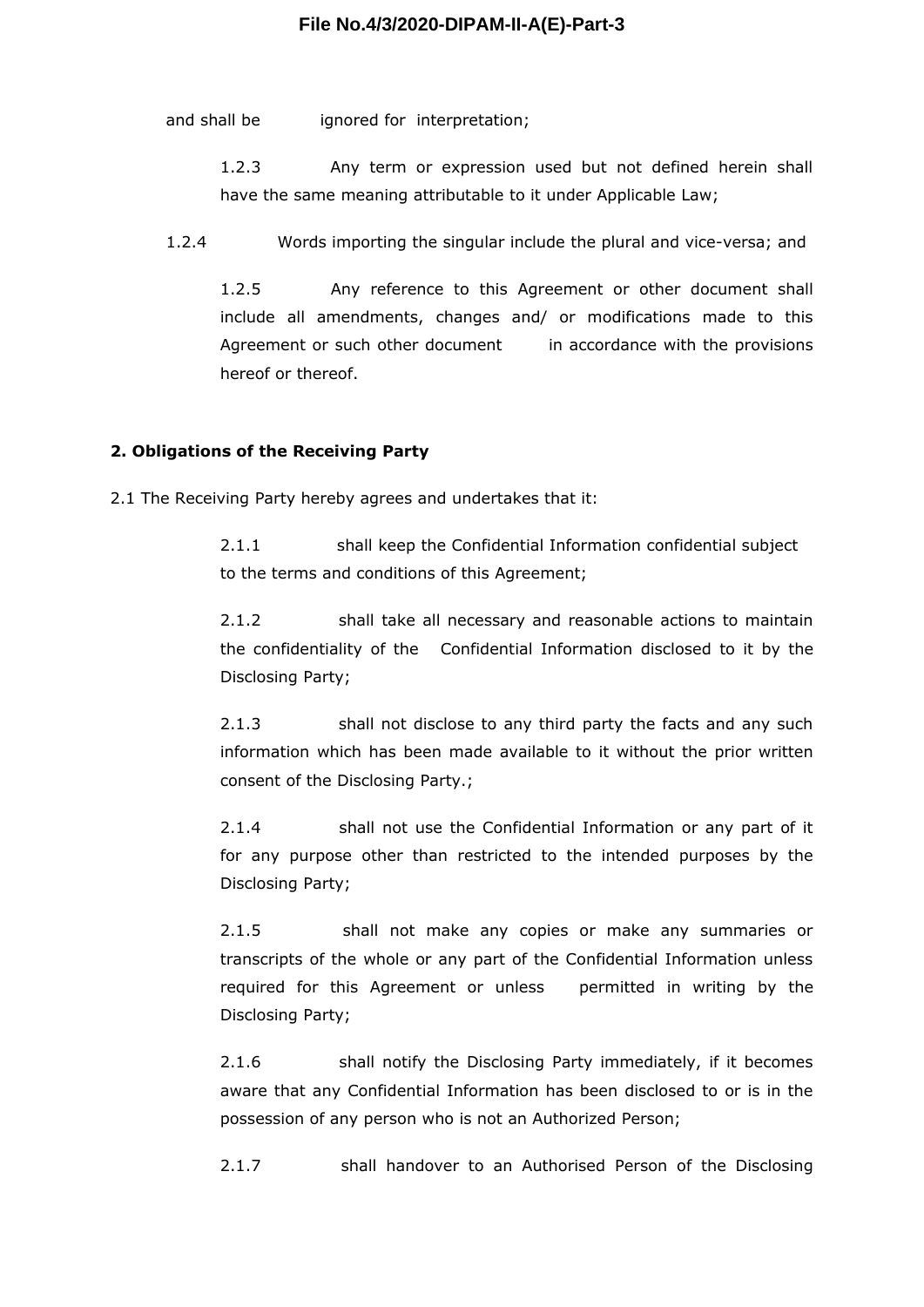Party and/or destroy and delete, as the case may be, any records of whatsoever nature in the possession, custody or control of the Receiving Party which contain any Confidential Information or which are produced or received by the Receiving Party in connection with the Confidential Information from the Disclosing Party upon fulfilment of the Purpose of this Agreement and not later than 7(seven) days from the date of written demand from the Disclosing Party. Provided, however, that Receiving Party may retain the Confidential Information as is necessary to enable it to comply with any Applicable Law;

2.1.8 shall not use the Confidential Information to the competitive disadvantage of the Disclosing Party; and

2.1.9 holds the Disclosing Party harmless and indemnified from any direct liability, direct damage, direct loss, reasonable cost or expense (including any reasonable attorney's fees)incurred or suffered by the Disclosing Party on account of the proven breach of any provision of this Agreement by the Receiving Party; provided, however, that the total liability of the Receiving Party to both DIPAM and the Disclosing Party for the Proposed Transaction and/or this Agreement shall under no circumstances exceed the fees received by the Receiving Party in connection with the Proposed Transaction, except in the event of wilful misconduct or gross negligence by the Receiving Party.

2.2 The Receiving Party shall not be liable for release or disclosure of, and the confidentiality obligations under this Agreement shall not apply to, any Confidential Information that:

2.2.1 is required to be disclosed by any Applicable Law or any governmental or other regulatory, administrative or judicial authority of any country, provided that, to the extent legally permitted, the Receiving Party provides the Disclosing Party a prior written notice sufficient to allow the Disclosing Party to seek a protective order or other appropriate remedies;

2.2.2 at the time of its disclosure is within the public domain.

2.2.3 is or becomes part of the public knowledge by publication or otherwise than by breach or default of the Receiving Party; or

2.2.4 is approved in writing for public release by the Disclosing Party.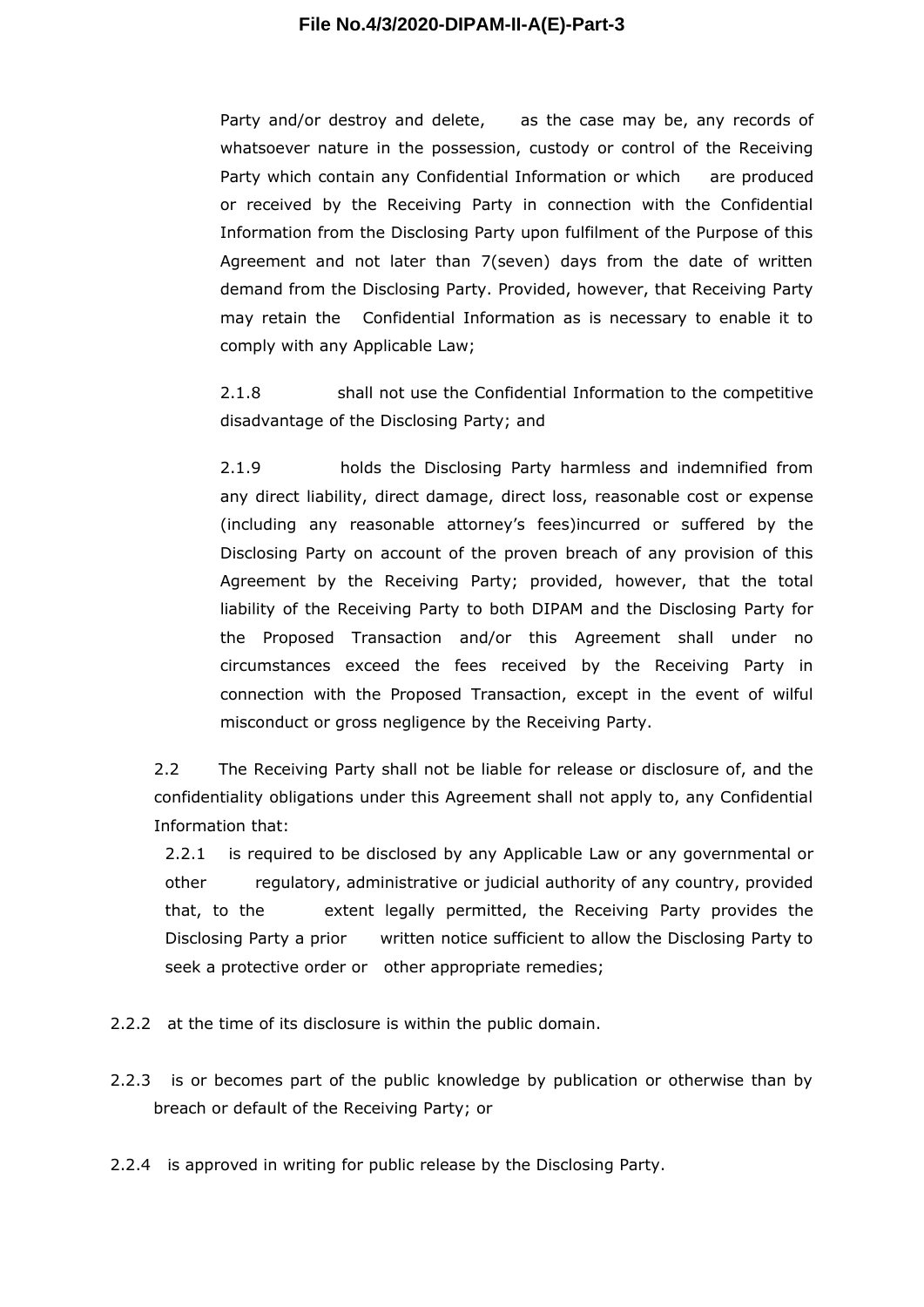2.3 If any portion of any Confidential Information falls under one or more of the exceptions as set out in Clause 2.2 above, the remaining part/portion of the Confidential Information shall continue to be subject to the prohibitions and restrictions as set out in this Agreement

#### **3. Ownership, Sharing, and Return of Confidential Information**

3.1 All Confidential Information shall be deemed to be (and all copies thereof or of any part or parts thereof shall become upon the creation thereof) and shall remain the property of the Disclosing Party.

3.2 Notwithstanding anything contained in Clause 2 of this Agreement, the Receiving Party shall be able to share Confidential Information with DIPAM, its professional and / or legal advisors, Department of Financial Services, Authorised Persons or any other entity authorised by DIPAM solely for the purpose of this Agreement. Confidential Information that constitutes unpublished price sensitive information will be identified by the Disclosing Party as "unpublished price sensitive information" as defined in the Securities and Exchange Board of India (Prohibition of Insider Trading) Regulations, 2015 (as amended). Provided further that Confidential Information identified as "unpublished price sensitive information" by the Disclosing Party may be shared with the aforementioned persons if the Disclosing Party consents to such sharing and informs the Receiving Party(ies) that such information can be shared with the aforementioned persons as per Applicable Law.Upon fulfilment of the Purpose and not later than 7 (seven) days from the date of written demand from the Disclosing Party, the Receiving Party shall return to the Disclosing Party or erase, delete and destroy all the Confidential Information and records or materials related thereto, which are in possession of the Receiving Party, as the case may be, provided however that Receiving Party may retain the Confidential Information as is necessary to enable it to be in compliance with any Applicable Law.

#### **4. Governing Laws and Settlement of Dispute**

This Agreement, including but not limited to any dispute or claim relating to this Agreement or the rights of the Parties, shall be governed by and construed in accordance with the laws of India. Both the Parties agree to submit to the exclusive jurisdiction of the courts at New Delhi, India for disputes arising out of this Agreement.